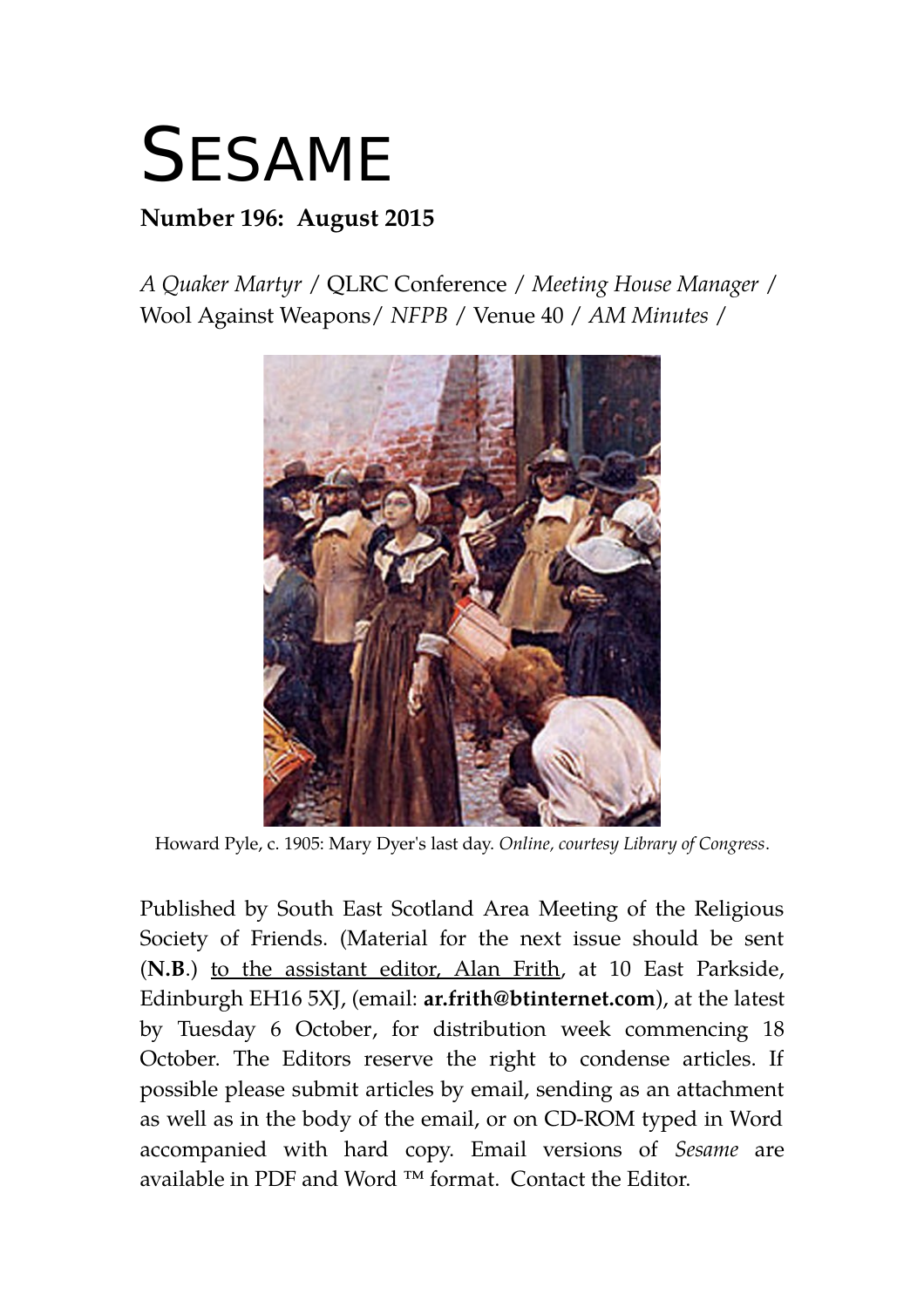# SOUTH EAST SCOTLAND AREA MEETING

#### **Saturday 29 August 2015, at Belhaven Parish Hall, Dunbar**

I look forward to seeing many of you in Dunbar. Belhaven Parish Church, which has a small steeple, is on the left as you approach Dunbar on the A1087, Belhaven Road, about half a mile before the town centre. (EH42 1NH if you have satnav!) The hall is next door; there should be plenty of on-road parking. From Edinburgh by bus, there are two services: the Perryman's 253 leaves the Bus Station at 12.10 (arriving early for our 2 pm start) or 13.10 (arriving late – but we'll forgive you); the First Bus X6 leaves Haymarket at 12.13, Princes Street at 12.20, and London Road at 12.27, arriving 13.30 at the bus stop after the church. Train is also possible: a Crosscountry service leaves Waverley at 13.09, arriving at Dunbar at 13.28, allowing time for the 20 minute walk from the station. Max Marnau is also offering lifts – contact details in the Book of Members.

**Phil Lucas**

#### **Draft Agenda**

- 1. Worship
- 2. Introductions
- 3. Minutes of last meeting, 30 May
- 4. Matters arising: a) Militarisation in society: action by Local Meetings?
	- Armed Forces Day, 17 June, Edinburgh (*report*)
- 5. Sharing the life of East Lothian Local Meeting
- 6. AM Treasurer's report and accounts for 2014
- 7. AM Trustees' update
- 8. Membership matters
- 9. A Concern of Polmont LM
- 10. Report on our Social Responsibility Working Group
- 11. Reading *Quaker Faith & Practice* a request
- 12. Appointments
- 13. Quaker Life Representative Council, October 2015: *What is the ground and foundation of a gathered meeting?*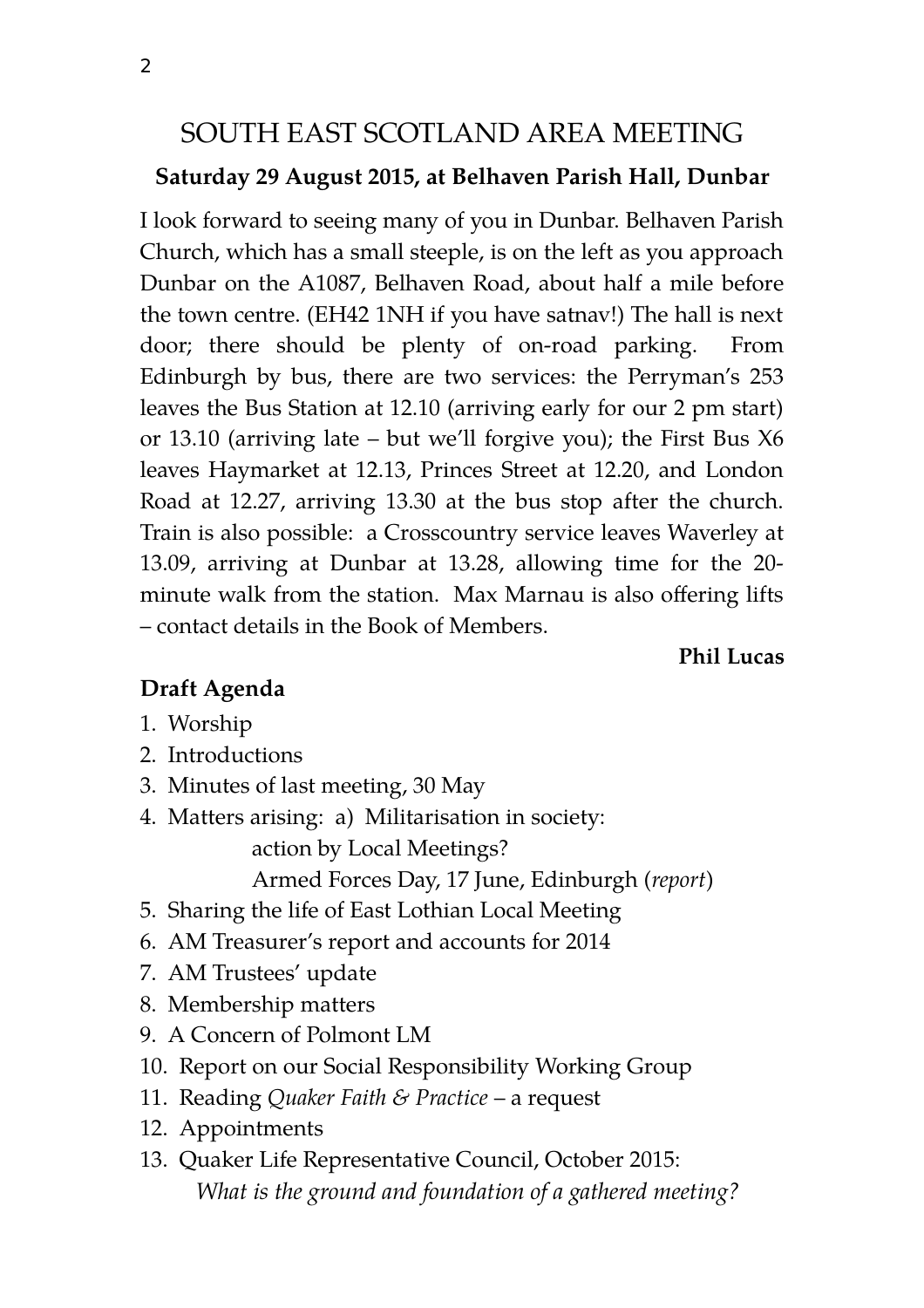# **Mary Dyer: a Colonial Execution**

When Mary Dyer returned to Boston, in protest at the harsh laws against Quakers, she was arrested again. Once more, she was sentenced to hang.

On the morning of her execution  $-1$  June 1660 - Mary was led to the great elm tree amidst armed guards and beating drums. Captain Webb, charged with overseeing the process, [told her:](http://www.amazon.com/gp/reader/0923687564/ref=sib_dp_pt/104-3350787-2552768#reader-link)

*Mary Dyer, you are here under sentence pronounced upon you by the General Court. It is my duty to carry out your execution upon order of the court. Justice, however, is not without mercy. In their wisdom the court has instructed me to inform you that even now you may give assurance of your repentance and intention to leave and remain outside this jurisdiction. Upon such assurance you shall be permitted to descend from where you now are and save your life.* ("To Try the Bloody Law: The Story of Mary Dyer," pages 4-5.)

Mary would not give in to the demands of the colony's leaders. Captain Webb continued:

*You have been here before, Mary Dyer. You have been banished upon pain of death. In returning you have broken the law, as you have done several times before. If you force us to carry through the order of the court, it is you, and you alone, who are guilty of spilling your own blood.* (*ibid.*, p. 5.)

Ignoring all commands, including an order to repent by her former pastor, John Wilson, Mary said:

*I do only what the Lord God requires of me. Do not mourn my passing, for I am filled with happiness. I am already in Heaven.* (*ibid*. p. 6.)

This time, there was [no reprieve](https://www.awesomestories.com/assets/photo-mary-dyer-no-reprieve) for Mary Dyer. She was [hanged](https://www.awesomestories.com/assets/photo-mary-dyer-facing-hanging) from the great elm, and buried next day in an unmarked grave on the Common. Her [statue](http://www.rootsweb.com/~nwa/dyer.html) now stands in front of the state house, opposite the place of execution. [Nathaniel Hawthorne](https://www.awesomestories.com/assets/photo-nathaniel-hawthorne_1) wrote about Mary Dyer in his 1840 story, *[Grandfather's Chair](http://www.pagebypagebooks.com/Nathaniel_Hawthorne/Grandfathers_Chair/)*.

In one of the first acts of civil disobedience on American soil, Mary Dyer [was hanged](https://www.awesomestories.com/assets/mary-dyer-by-ruth-plimton) because she believed God speaks dir-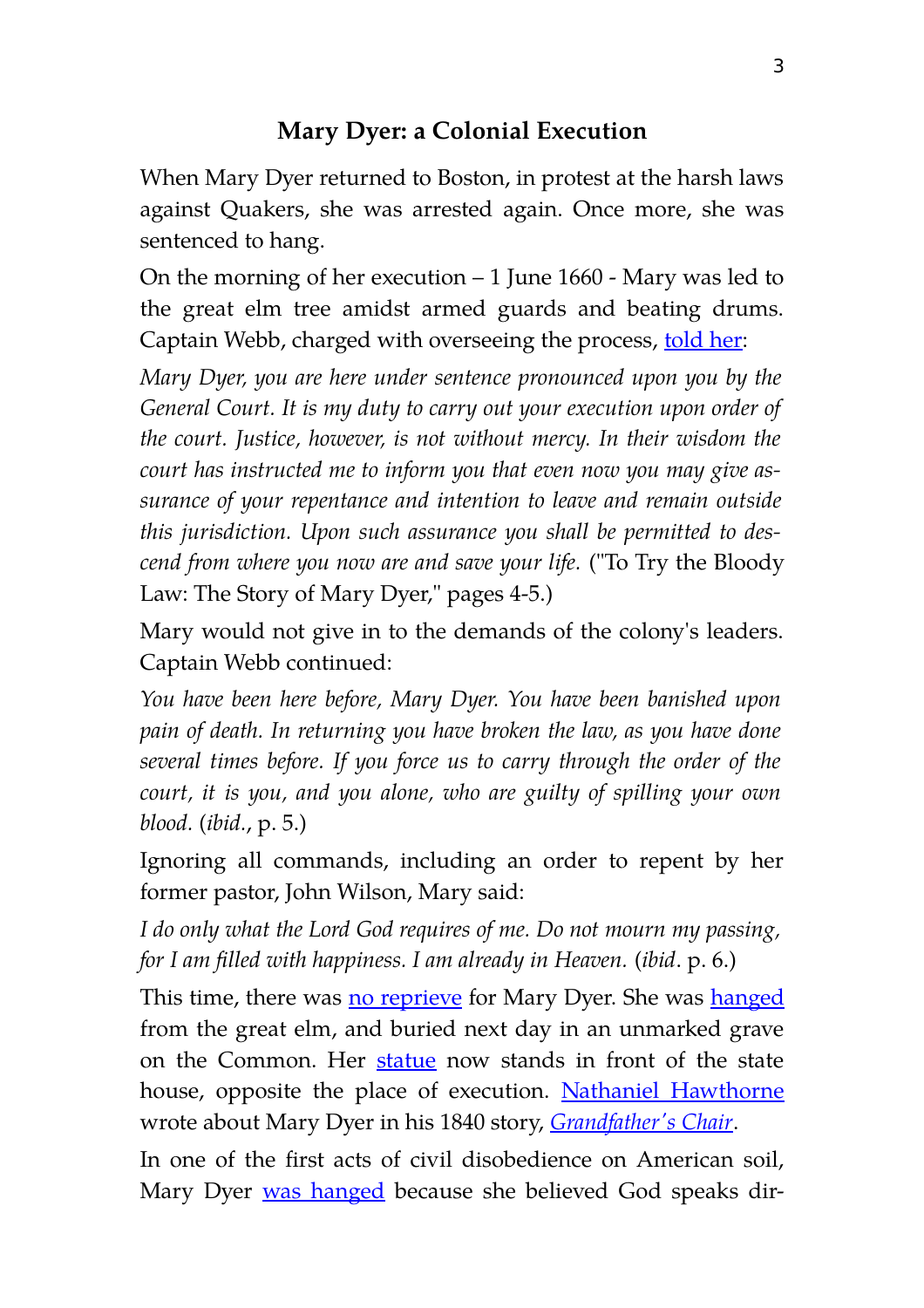ectly to those who trust in him. Although happily married with children, she refused to give in to the dictates of the Bay Colony's leaders. Her conscience would not allow her to endorse beliefs she did not personally accept.

Although she died, her demand - that people be freely allowed to follow their own religious persuasions - was ultimately incorporated into the structure of American government.

Puritans of the day had shown no mercy for Mary, but her death led to protests against the anti-Quaker laws. Not long after her execution, Charles II, who still controlled the American colonies, forbade any further executions of Quakers. Mary Dyer had not died in vain.

In the words of General Atherton, one of her persecutors:

# *Mary Dyer did hang as a flag for others to take example by.*

It was the Puritans themselves, however, who had to learn the lesson of tolerance. Before the end of the century, the Puritan way of life was over for ever.

Their control of Massachusetts had lasted a mere sixty years.

# **Quaker Life Representative Council, April 2015**

My first encounter with Quaker Life filled me with delight. I loved the whole experience and have made many new Friends and learned a lot, some of which I would like to share.

The weekend was broken into three parts; a presentation, workshops and a play.

Izzy Cartwright, Peace Education Programme Manager QP&SW, gave an amazing presentation. Her humour, empathy with her work and mixture of media meant we were all enthralled. She included stories, Chinese words, icebergs, conflict styles and a short and very moving film about an upstander – Tariq Jahan.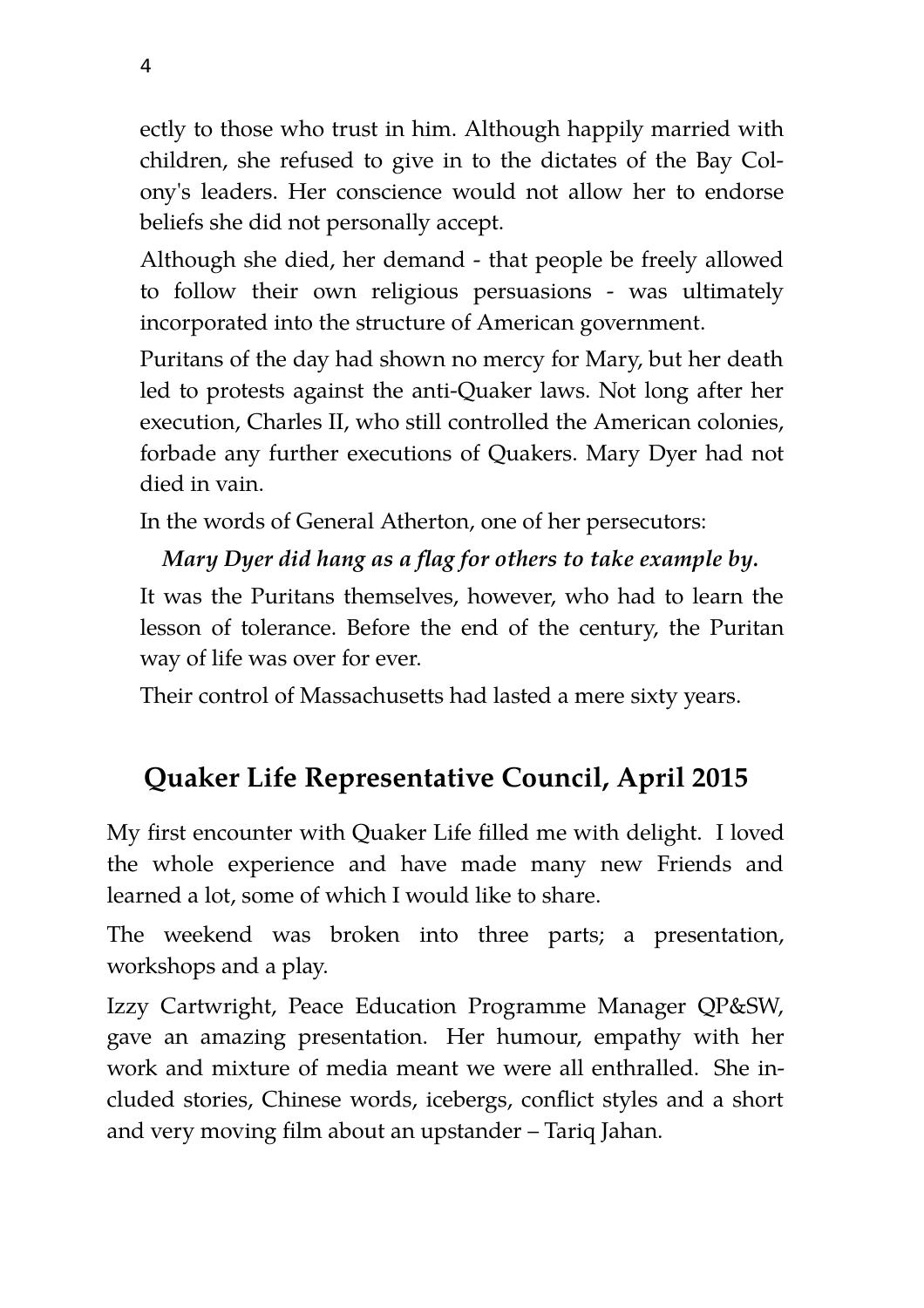The two workshops allowed us to explore the causes and possible way of dealing with conflict within Meetings. These were lively events with much discussion.

The play 'Red Flag over Bermondsey' was a 65-minute production about Ada Salter, a radical campaigner for equal rights: a socialist, pacifist, environmentalist, trade unionist, and a leading light in the transformation of the Bermondsey slums in the early 1900s. An insightful one-woman show, it transformed the Cadbury Room into the homes, streets and factories of Bermondsey. All profits from the production is used to support the Women's Co-operative of Seir, West Bank, Palestine.

Quakers are wonderful at sorting other peoples conflict – but we may not be very good at sorting out our own. Are we conflict averse? How bumpy is the carpet at our Meeting House? What has been swept underneath? Do these bumps affect the spiritual life of our meeting?

As it says in Conflict in Meetings – 'Friends may feel that being in conflict is somehow wrong: we have a Peace testimony and should ourselves be peaceful people'. Implicit in this idea that Quakers should be peaceful, seems to be particular understanding of *peaceful*, as meaning agreement or harmony. But as it also asks, How 'peaceful' would our meeting remain if a George Fox or John Woolman were dropped into it?"

Susan Robson, a Quaker who researches conflict and how Friends handle it - talks about how puzzling she finds it that Quakers understand the damage that can be done from ignoring conflict, yet continue to handle it really badly.

She offers us a quite a challenge – the danger is that we're so conflict averse we'll ignore it!

At the heart of Quakerism is the deep commitment to see 'that of God' in everyone, and recognise people as unique, precious, children of God. Few of us, thankfully, are tested in quite the way Tariq Jahan was (a father who lost his son in the Tottenham Riots), but we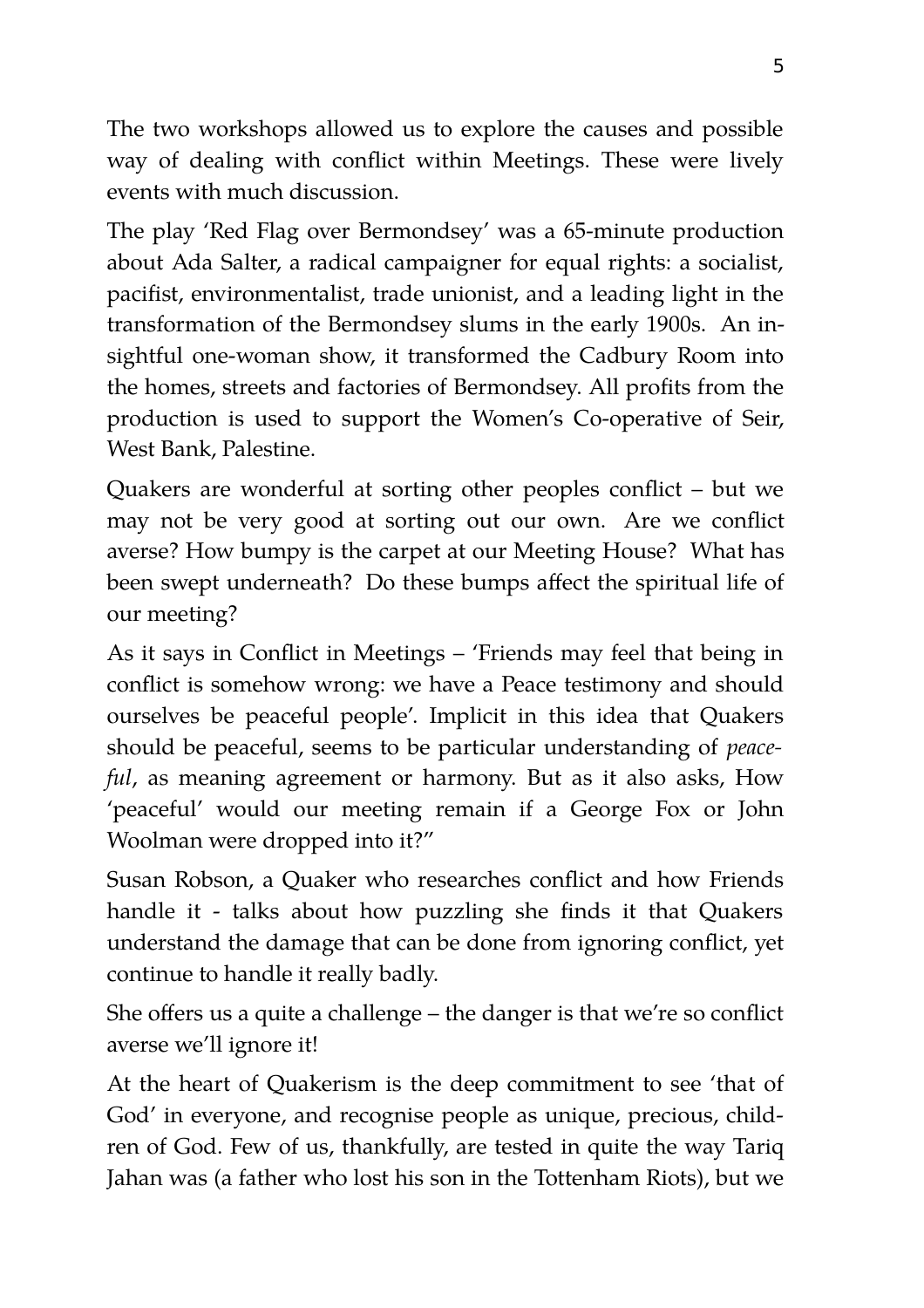are all presented with much smaller daily choices about how we treat people on a daily basis, whether we try to include or exclude, whether we try to listen to the quiet voices or not, build bridges with those we find difficult, or not. We have to decide where to put our energy in terms of our work for peace, is it at the community level in terms of relationships, or perhaps campaigning – none of us can do it all, and we have to make choices, but when conflict arises, perhaps *because* of this commitment to peace– the reaction seems to be denial, shame, avoidance.

At the root of dealing with conflict is our ability to love one another as we are. We were reminded of the importance of having fun with one another, of laughter, food and fellowship, of truly getting to know one another as worthy, mistake making human beings.

Conflict is a natural part of our everyday lives. To deal with conflict effectively, we must first be willing to be vulnerable, to open ourselves to conflict and work on strengthening our communities and building our resilience and skills. We must first know who we are on a personal level. In order to engage with others effectively, we have to like, or love ourselves. Otherwise it's very hard to cope with differences - and almost impossible to handle conflict - it's too much of a threat.

It takes courage to walk into conflict, but we also need to be gentle with ourselves, and have the humility and readiness to ask for help when we need it. We also need to listen out for when others need to be listened to, cries for help come in many forms. Much of this stuff about conflict we know at the head level, but when things are closer to home it can be really hard to put into practice, and it is so easy to form barriers in our minds, and barriers lead to increased fear, and fear is dangerous, it often paralyses us – we can then stop seeing people as unique, precious, multi-dimensional human beings. It's very easy to slip justifying our own behaviour, to focus on proving how *right* we are, rather than putting energy into trying to think about the myriad of possibilities in front of us.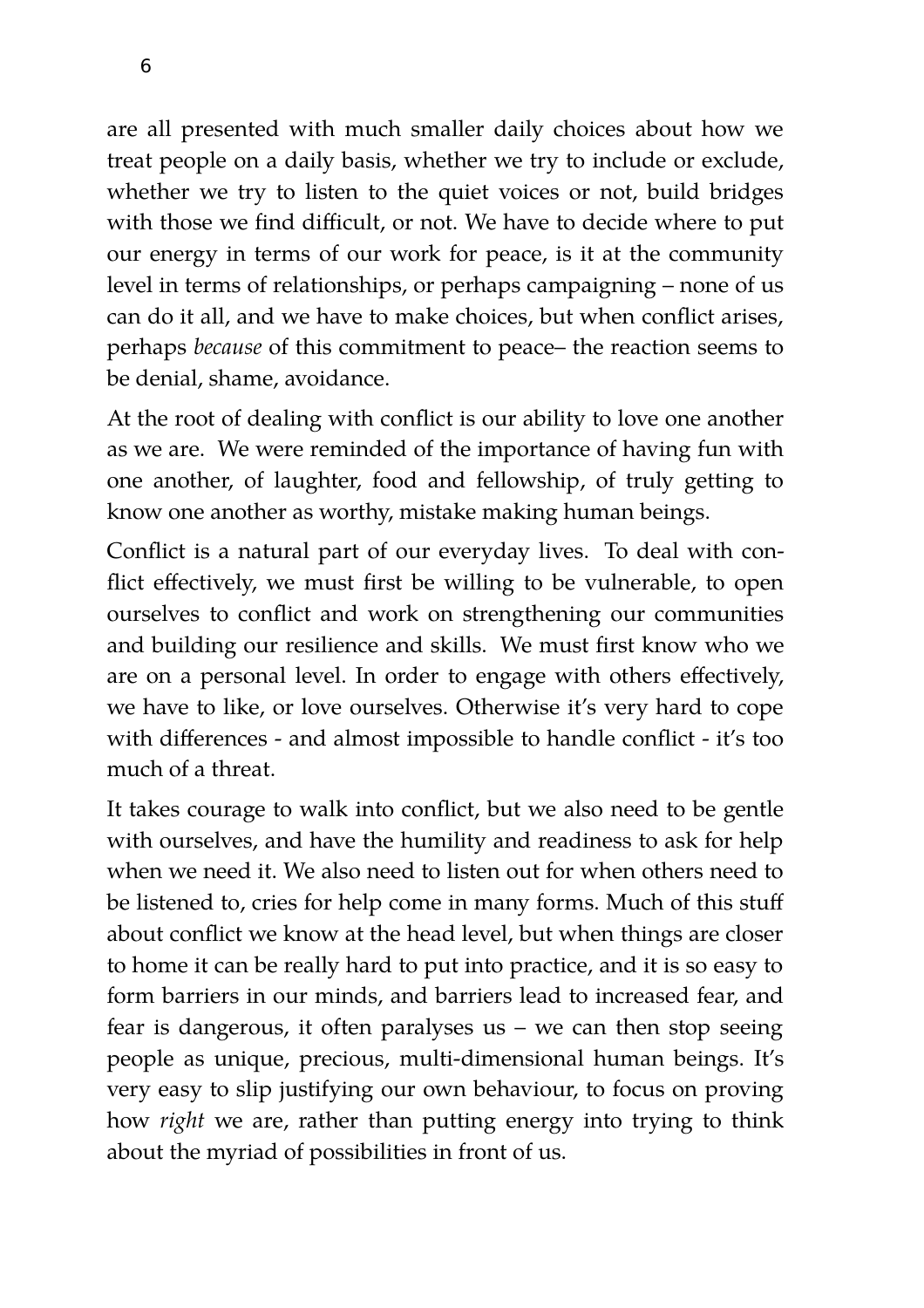A method of mending broken crockery in Japan is *Kin-tsu-ku-roi*, which means 'to repair with gold'. The breaks are not concealed. The pot has its own beauty, though different from before. I like the idea of not concealing your cracks, your scars, but making them part of you, making you 'more' rather than less as a result. I think this is a great metaphor – or challenge - for approaching conflict.

In the words of Leonard Cohen: celebrate the cracks – that's how the light gets in.

I would love the opportunity to visit local meetings to share more of my learning from the weekend, such as what is Quaker Life?, share some of the amazing range of resources that exists to support our Meetings and more about dealing with conflict within them. If you are interested, please contact me at katmccrea@btconnect.com or by phone on 0778 365 8881.

#### **Katrina McCrea**

# Conscientious Objectors Memorial

Friends may remember that it has been proposed to create a memorial in Edinburgh to those who refused to participate in the 1914-18 War, and who therefore suffered social ostracism, and, after the passing of the Military Service Act 1916, the threat of imprisonment or worse. Following a successful meeting with the Petitions Committee at Holyrood, members of the planning group hove been looking at possible sites for such a monument in Princes Street Gardens and on Calton Hill.

#### RELIGIOUS SOCIETY OF FRIENDS (QUAKERS)

South East Scotland Area Meeting

#### **EDINBURGH QUAKER MEETING HOUSE MANAGER**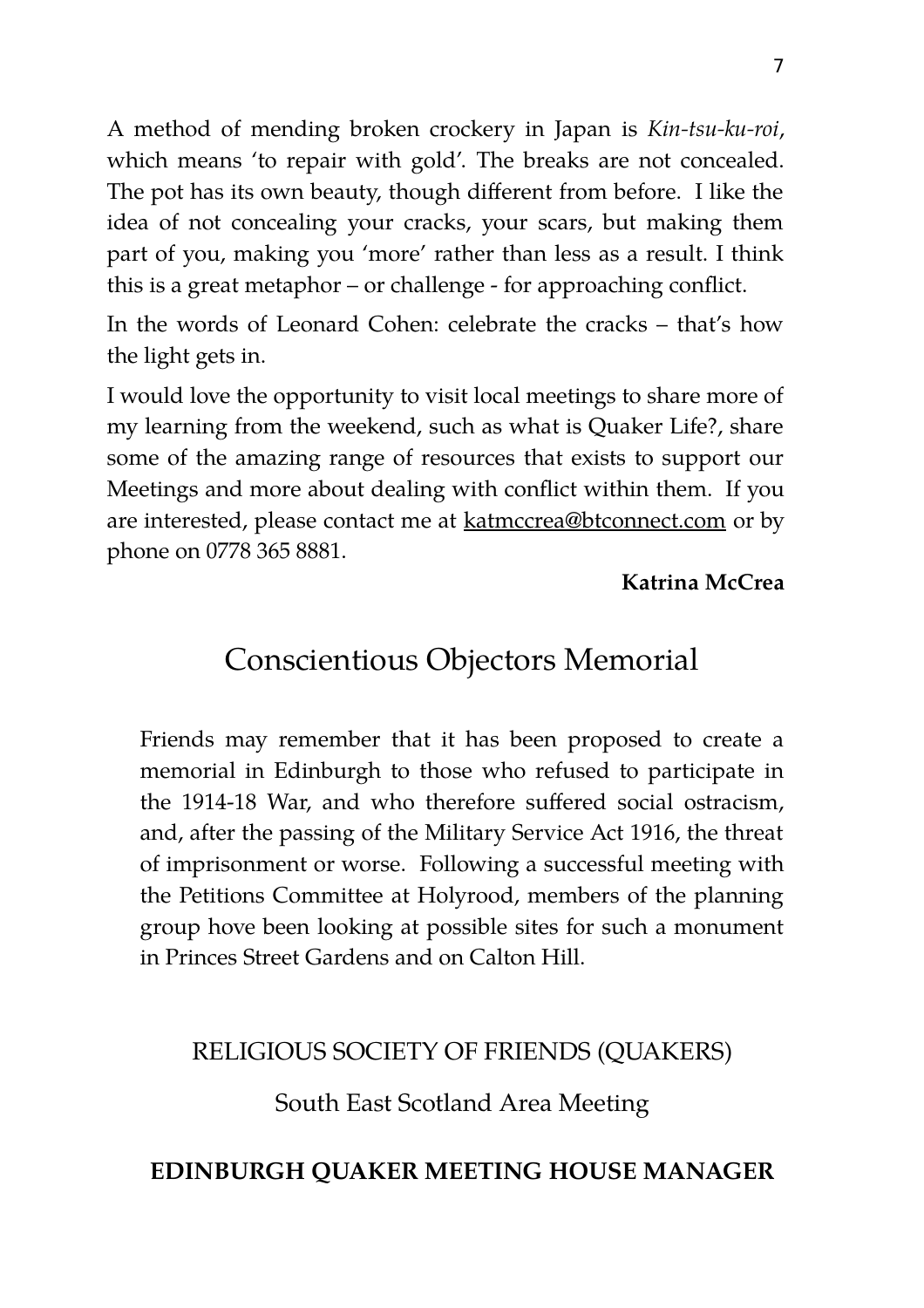$£19,920$  pa (plus flat)

Our present managers retire in December, and we seek an active and practical person (or couple) with good management and people skills to replace them. Must be a Quaker (member or attender).

The post is residential; a 2-bedroom flat is provided. The Meeting House (7 Victoria Terrace) is an historic building in the centre of Edinburgh, used extensively during the week and as a venue for the Edinburgh Fringe.

Application pack at **www.equaker.org.uk/jobs** or may be requested by telephone on 0131 447 6964.

Closing date: 21st August.

*South East Scotland Area Meeting* 

#### **Visiting Other Local Meetings within our Area Meeting**

 $\mathcal{L}_\text{max} = \mathcal{L}_\text{max} = \mathcal{L}_\text{max} = \mathcal{L}_\text{max} = \mathcal{L}_\text{max} = \mathcal{L}_\text{max} = \mathcal{L}_\text{max} = \mathcal{L}_\text{max} = \mathcal{L}_\text{max} = \mathcal{L}_\text{max} = \mathcal{L}_\text{max} = \mathcal{L}_\text{max} = \mathcal{L}_\text{max} = \mathcal{L}_\text{max} = \mathcal{L}_\text{max} = \mathcal{L}_\text{max} = \mathcal{L}_\text{max} = \mathcal{L}_\text{max} = \mathcal{$ 

We are all encouraged, from time to time, to visit other Local Meetings within our Area Meeting, to help build a shared sense of community. Throughout 2015, we are suggesting particular Sundays when Friends might like to visit each other, as detailed in the list below. Even if you cannot go to the Meetings listed, please hold them in the Light and give them your prayerful support.

| L.M                | Date             | Time  | Place                                                         |
|--------------------|------------------|-------|---------------------------------------------------------------|
| Polmont            | $30 \text{ Aug}$ | 10:45 | <b>Greenpark Community Centre</b>                             |
| Cent'l Fife 27 Sep |                  | 10:30 | Hunter Halls, Kirk Wynd,<br>Kirkcaldy (opposite old Kirk)     |
| Penicuik           | $4$ Oct          | 11:00 | Valleyfield House, 17 High Street<br>$(bring \& share lunch)$ |

All are warmly welcome!

**Marilyn Higgins**  On behalf of Area Meeting Elders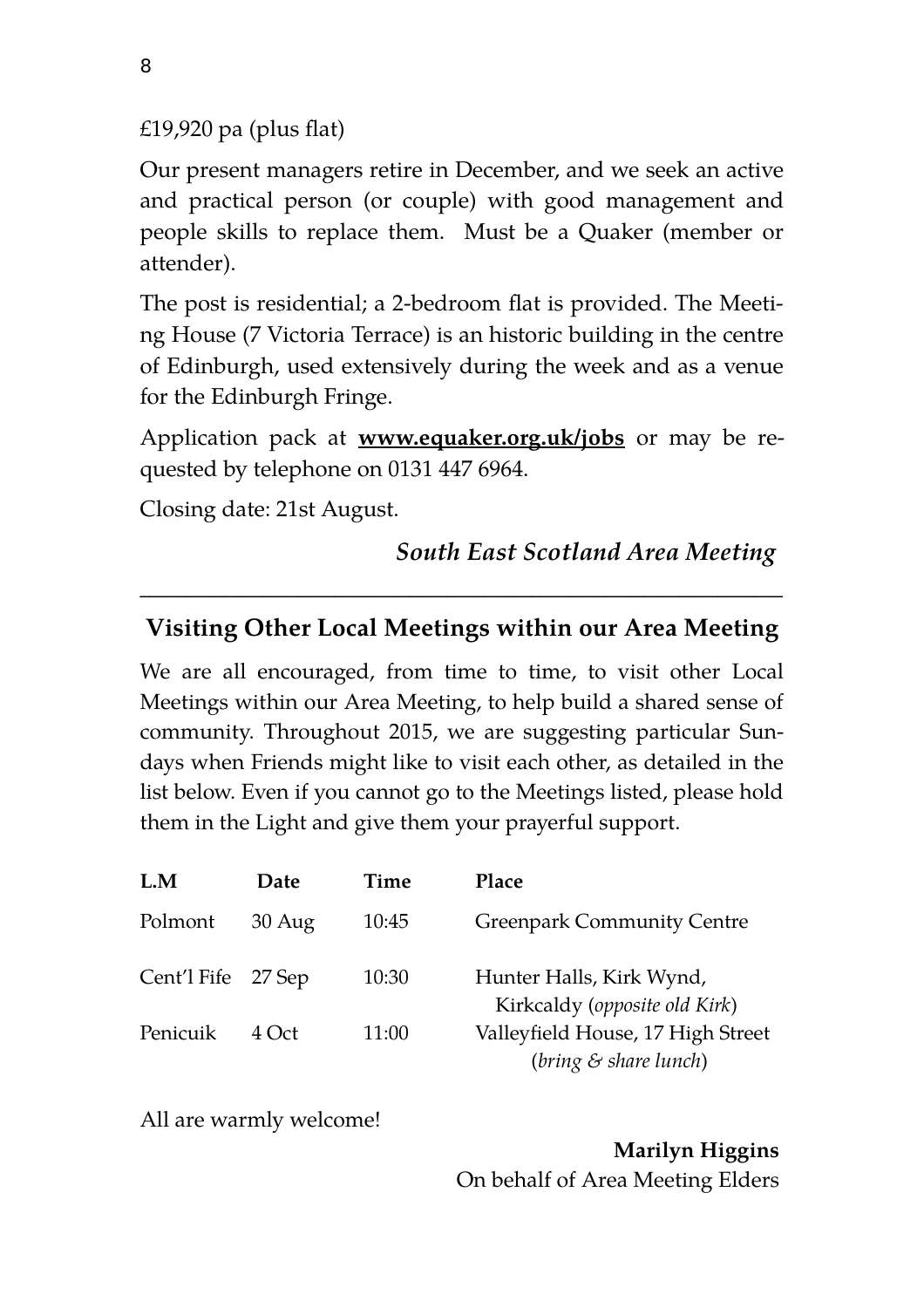# **Wool Against Weapons (Scotland) Exhibition**

The Maypole Fund gave a grant for the printing of three popup banners for the WAW exhibition, which has already been on display in Edinburgh Meeting House. We are hoping for it to be shown alongside *These Dangerous Women*, the exhibition celebrating the centenary of the Women's International League for Peace and Freedom, and have contacted the Scottish Parliament, the Storytelling Centre and various other venues, including the Chrystal Macmillan Building at Edinburgh University – all of whom have expressed interest.

If any *Sesame* reader has ideas as to where the WAW exhibition could be displayed in other areas of Scotland, please contact me. The exhibition consists of three portable pop-up banners (free-standing) with photographs and text, and a "washing line" of twelve colourful sections of the knitted and crocheted scarf.

**Jane Lewis**

Tel. 0131 669 5591; Mob. 07519 582130 Blog: http//www.hovercraftfullofeels.org.uk

# **Northern Friends Peace Board**

The Board had its second meeting of 2015 at Glasgow Meeting House on 13 June. Coming together a month after the General Election – in which one of our members, Philip Latham, had been a candidate, representing the Liberal Democrats in Blyth Valley – some of us were gloomy at the outcome and fearful of its implications. The second of the members' forums – times during the meeting when participants can speak of concerns or activities not arising elsewhere in the agenda – was given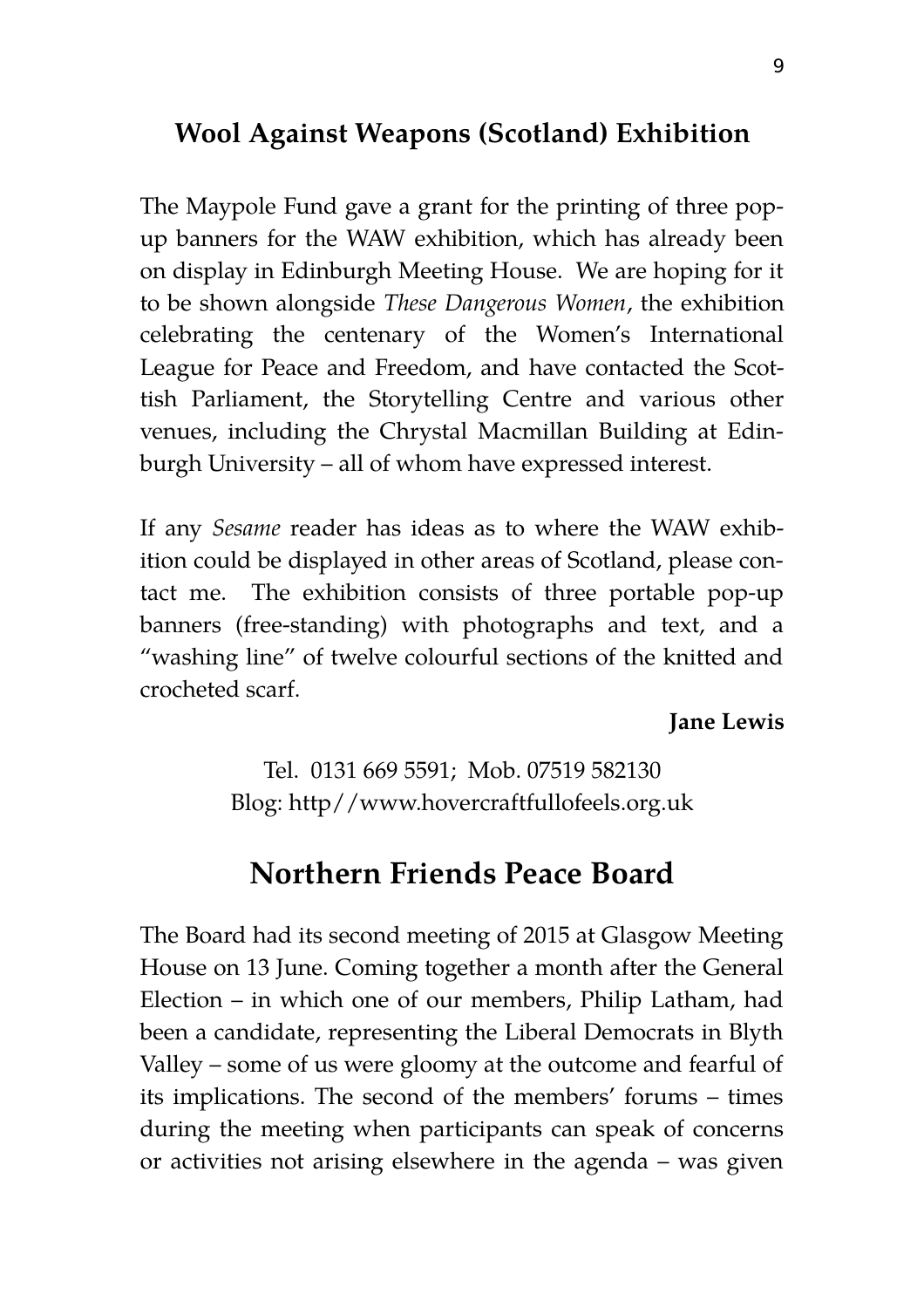over to reflections on the Election, the process and its results. Some were dismayed at the apparent success of negative campaigning in stirring up fear of the SNP and misrepresenting moderate policies as dangerous; although others noted that the new parliament includes many who will be putting forward alternative views, particularly on Trident, which was, they felt, a basis for optimism. We were reminded also that social change can be worked for through other, nonparliamentary, channels: that, for example, we can challenge media misconceptions and untruths, and try to encourage the engagement of those who otherwise may be disenfranchised.

This last theme was continued in a presentation by Mairi Campbell Jack, Quaker Parliamentary Engagement Officer, who works on Friends' behalf at Holyrood and was attending one of our meetings for the first time. She outlined what she had been doing since her appointment at the start of 2015; there are several areas of concern that overlap – social justice and the economy, militarism in schools, and nuclear weapons, to name but three – and it is hoped that where Scotland is able to take a lead, people in the rest of the UK will use it as leverage for similar work where they are.

Tim Wallis of QPSW showed us two short videos. The first was *Propaganda in the Classroom?*, (available to view at [www.youtube.com/watch?v=wB9jD61RCM\)](http://www.youtube.com/watch?v=wB9jD61RCM): a critique of a document emailed to all schools in England and Wales with the endorsement of the Department for Education, "to educate children about the work of the UK armed forces", the tone of which is summed up in the assertion by Michael Fallon, Secretary of State for Defence, that "The military ethos is a golden thread that can be an example of what is best about our nation and helps it improve everything it touches." (Needless to say, this claim, and much else in the booklet, was questioned.) The second, *The Unseen March*, was a broader examination of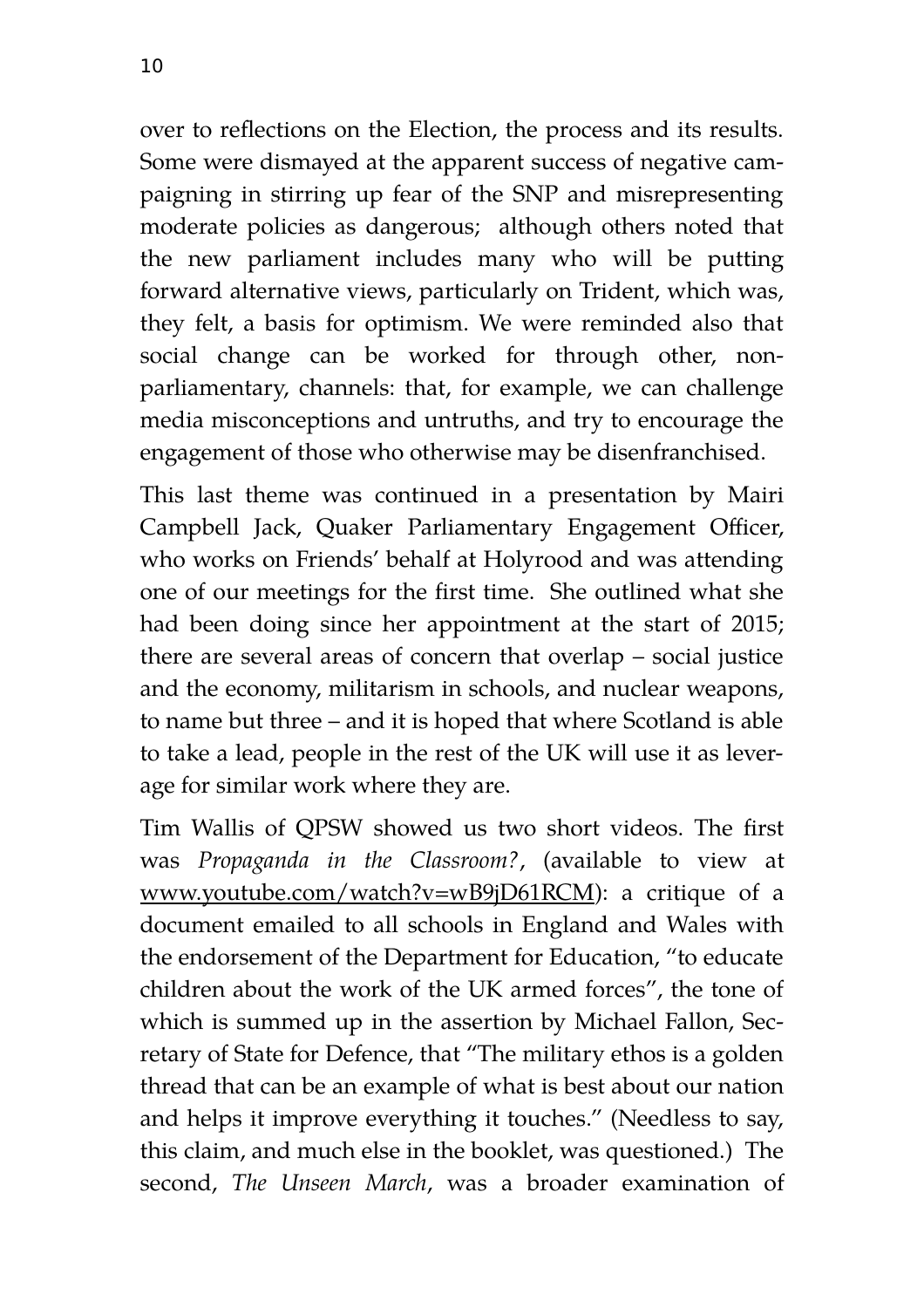militarisation and how the armed forces seek to influence society. Interesting as it was, I felt that while it made a valid point in suggesting that 'military values' may be a euphemism for 'obeying unthinkingly', nevertheless to illustrate it by showing children writing lines to that effect was to invite the disingenuous criticism that since this never really happened the whole thing could be dismissed as, well, propaganda. (It can be viewed at www.youtube.com/watch?v=OgJ83yYIR1g)

As usual, we were updated about the project work being undertaken on the Board's behalf. The group working on 'Sustainable Security' is planning a conference for early 2016 to "support Quakers and others in communicating alternative approaches to peace and security". Meanwhile, the project 'Building Peace in Diverse Britain' has formally come to an end with the completion of its last piece of work, involving young people in West Yorkshire and Lancashire. Board members were concerned, however, that we explore ways to continue what has been started.

Our final agenda items concerned nuclear weapons, present and past: we were informed about actions to protest against Trident and its proposed renewal, about events in London in July and on the International Day of Peace, 21 September, and about the lobbying of MPs; also we heard about commemorations of the Hiroshima and Nagasaki bombings in this their  $70<sup>th</sup>$  anniversary year.

This is not an exhaustive account of what was a very full day; indeed for some participants, a full weekend, as they went on next day to join the meeting for worship at Faslane. More information about the Board and its activities can be accessed at [www.nfpb.org.uk.](http://www.nfpb.org.uk/) Our next meeting is to be on 26 September in Perth.

## **Alan Frith**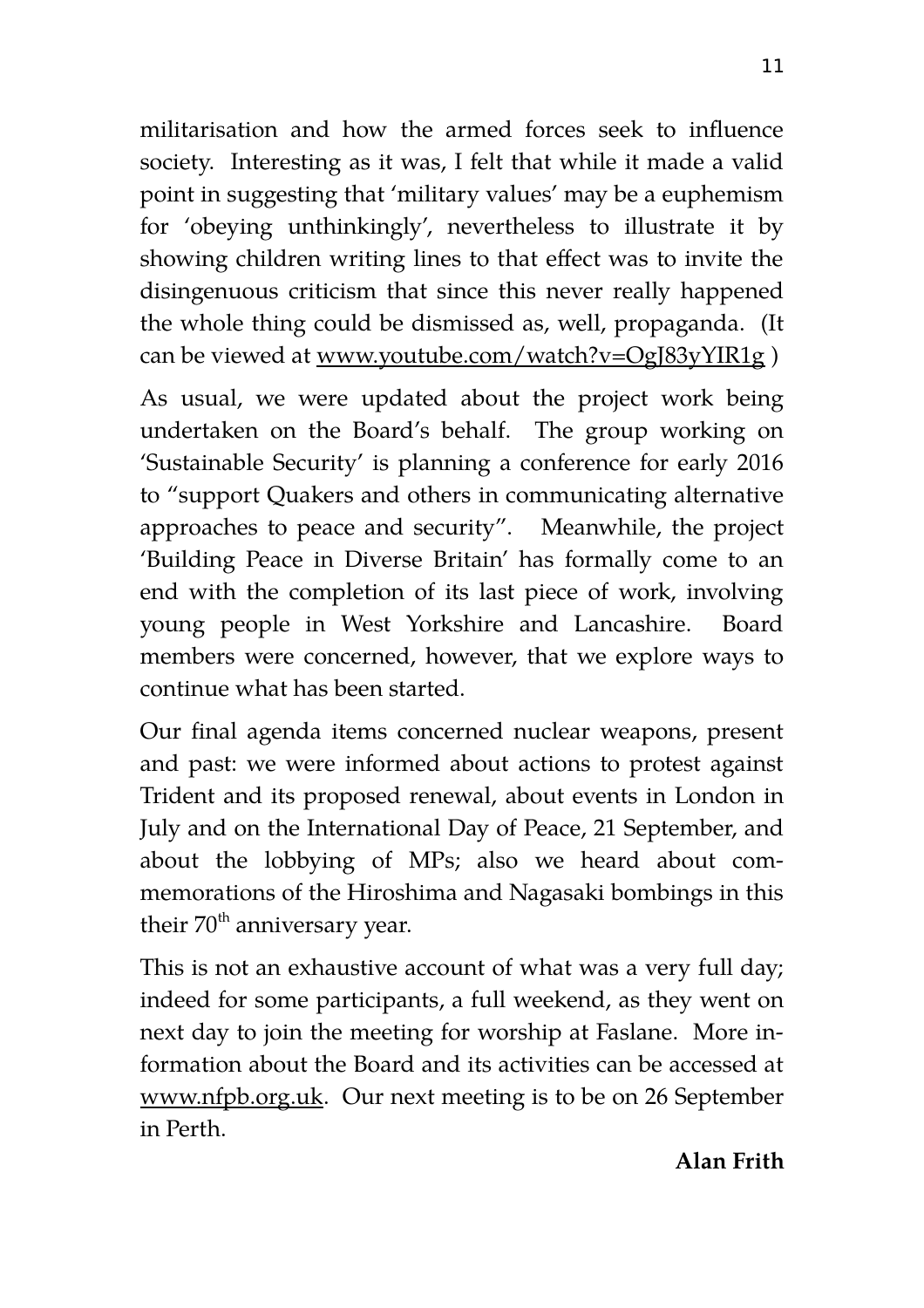# **VENUE 40**

During the Edinburgh Festival Fringe (this year,  $9 - 30$ August) our Meeting House at 7 Victoria Terrace is a venue for music, shows and talks, and the library becomes a tea room. Much of the work is done by volunteers – 14 in each of the three weeks – who come from far and wide to help things run. But assistance is also welcomed from local Friends: in particular, during the afternoons, to staff the (very simple) till in the tea room; and to offer hospitality (bed & breakfast) to volunteers staying in Edinburgh in one of the weeks of the Fringe. Maybe next year you could?

Also, the committee, which works on making Venue 40 such a wonderful event, is looking for new members  $\sim$ some have been doing this for far too long! If you are interested, we would like to know.

# **Don Stubbings**

# *Sesame* **196 – A Note from the Editors**

This issue of *Sesame* has been produced under difficult circumstances, partly because of forthcoming changes to the editorial team. These will be announced shortly. We apologise for the delay in this issue's appearance, and for possible omissions; please let us know of these, or if you would like us to make any corrections.

*The Editors*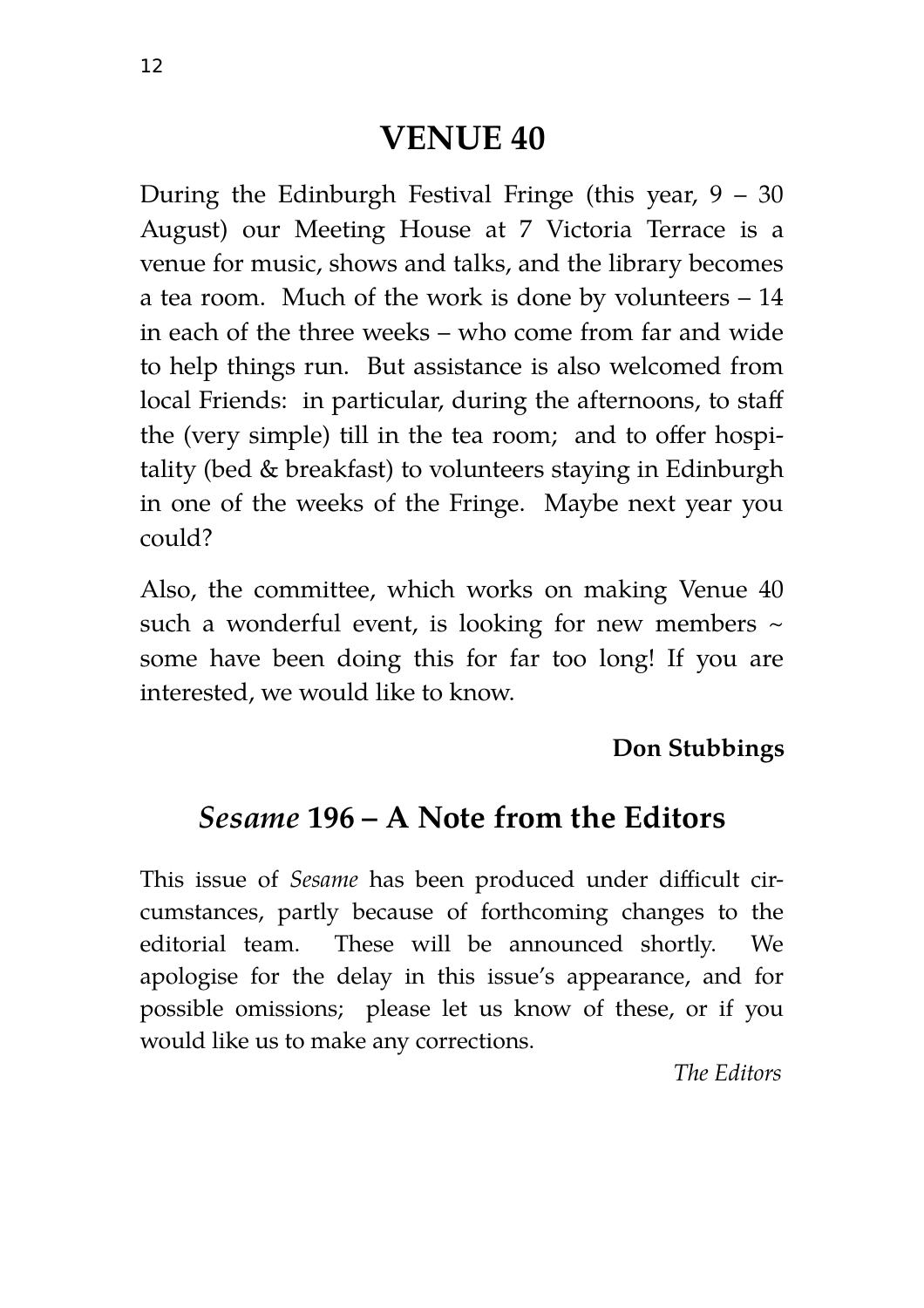# **From** *In Praise of a Contented Mind*

*Some have too much, yet still do crave; I little have, and seek no more. They are but poor, though much they have, And I am rich with little store. They poor, I rich; they beg, I give; They lack, I leave; they pine, I live.*

*I laugh not at another's loss; I grudge not at another's gain; No worldly waves my mind can toss; My state at one doth still remain. I fear no foe nor fawning friend; I loathe not life, nor dread my end.*

*Some weigh their pleasure by their lust, Their wisdom by their rage of will; Their treasure is their only trust, And cloaked craft their store of skill: But all the pleasure that I find Is to maintain a quiet mind.*

*My wealth is health and perfect ease, My conscience clear my chief defence; I neither seek by bribes to please, Nor by desert to breed offence, Thus do I live; thus will I die; Would all did so as well as I.*

Attributed to Sir Edward Dyer, d. 1607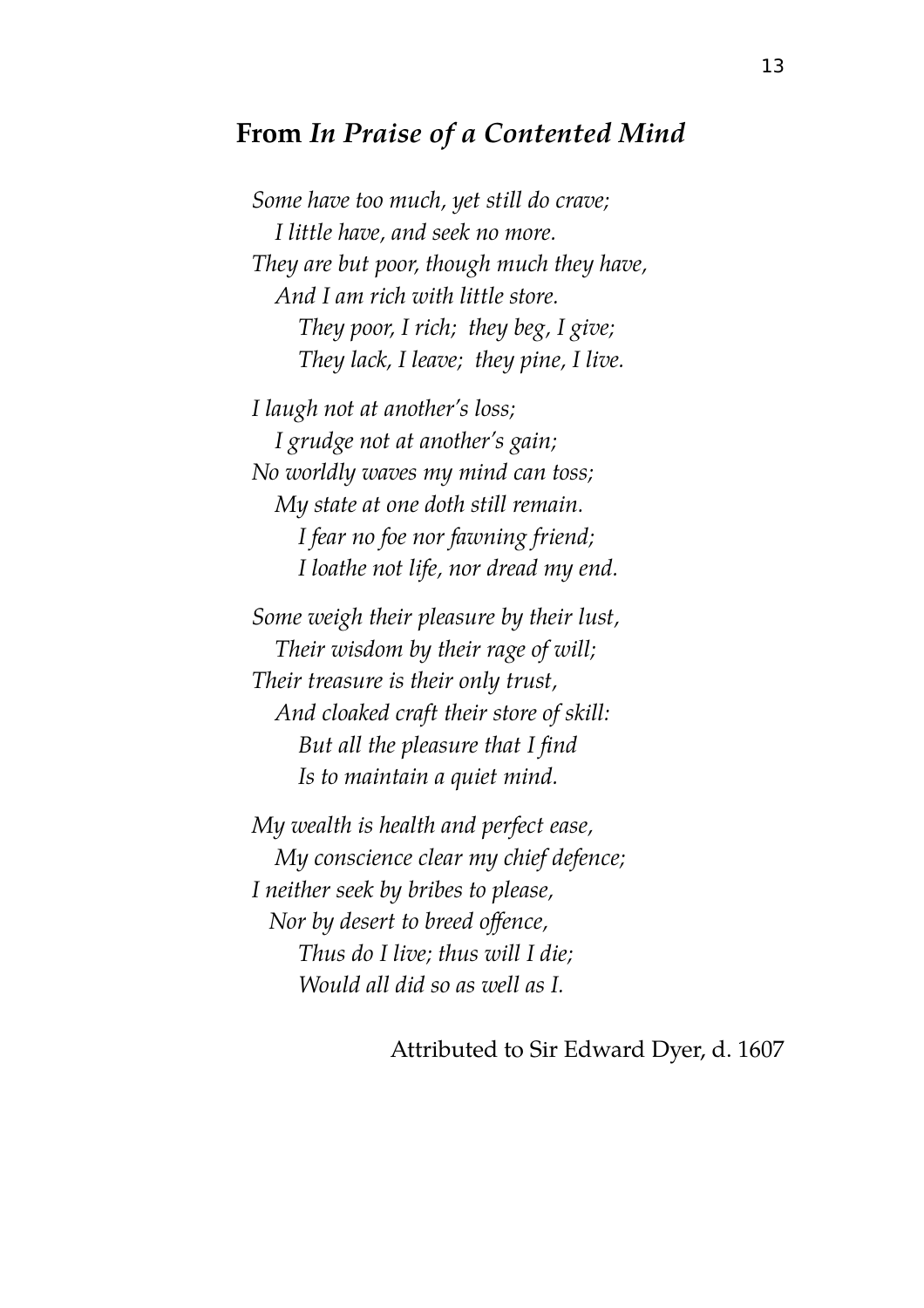#### SOUTH EAST SCOTLAND AREA MEETING

*Minutes of Area Meeting held at 11.30 am on Saturday 30 May 2015 at Kelso Quaker Meeting House* 

#### **2015/05/01 Worship**

During opening worship extracts from Minute 36 of Britain Yearly Meeting 2015 have been read to us. It calls us to live faithfully and to act both corporately and individually to challenge the systemic injustice and increasing inequality in the world.

#### **2015/05/02 Introductions**

We have ensured those present know each other's names and meetings. The attendance will be recorded in the concluding minute.

**2015/05/03 The minutes of our last meeting**, held on 18 April 2015 in Kinghorn, Central Fife, have been signed and entered in the minute book.

## **2015/05/04 Matters arising**

Militarisation in society (Minutes 2014/10/06, 2014/11/04a, 2015/01/4a, 2015/02/06 and 2015/04/04 refer)

We are reminded of the request that Local Meetings pursue this matter with their local authorities. Local Meetings may be waiting for a draft letter to ensure a common approach and we ask our clerk to provide this.

We were informed that International Voluntary Service (IVS) are working on a programme with high schools in Scotland to develop peacemaking toolkits for use in schools, 'Fighting for Peace'. Richard Williams will keep us in touch with developments.

We have been told that Edinburgh Armed Forces Day, part of a nationwide programme being encouraged by the current UK Government, takes place on Saturday 27 June, with a parade at 11.30 am and 'entertainment' and military stalls in the Grassmarket. Alison Burnley offered to provide banners and invited others to form a peace witness group on the day. We ask our clerk to check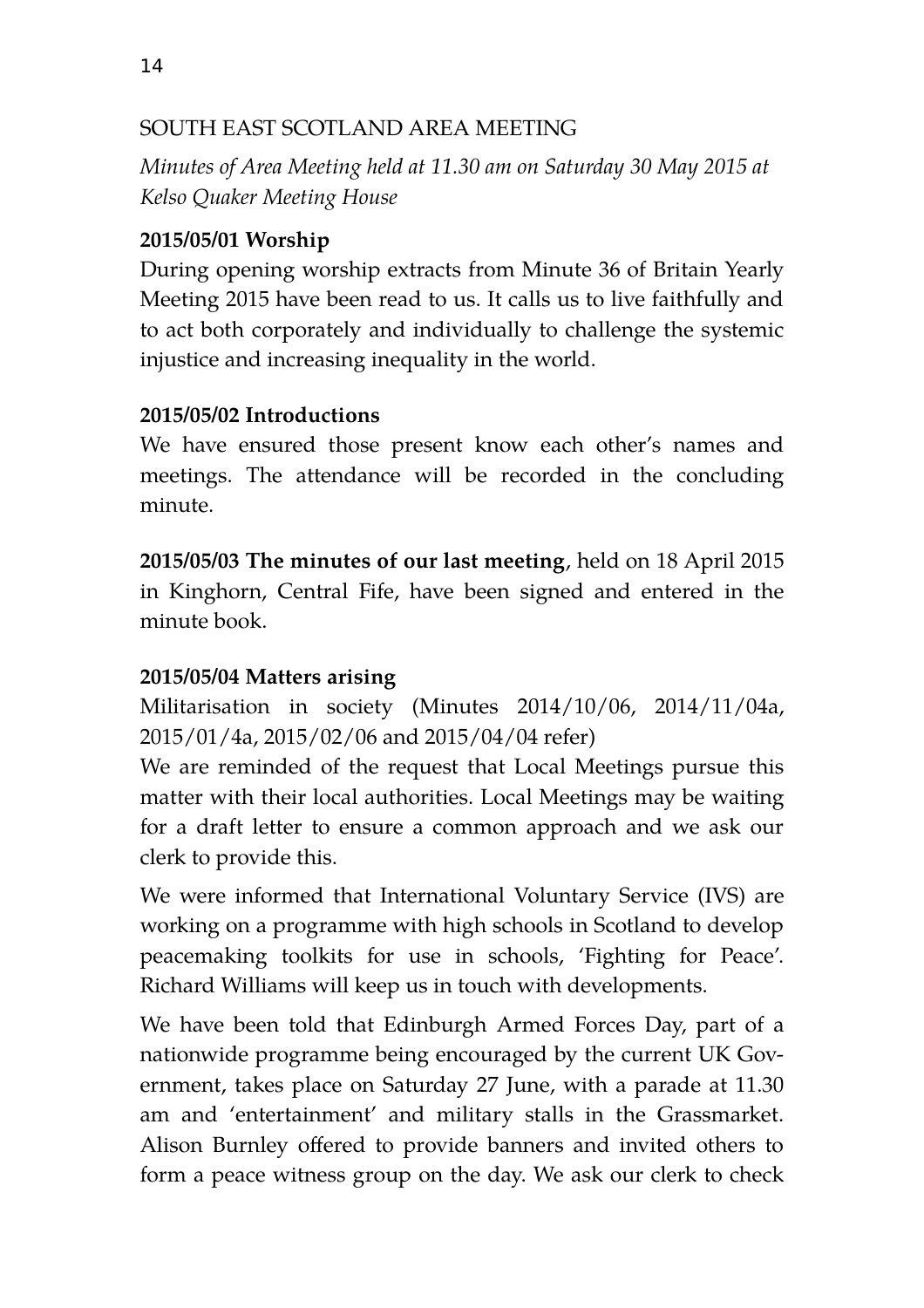with the Edinburgh Peace and Justice Centre to see if we can coordinate our action with that of others.

#### **2015/05/05 Proposed outreach events for General Meeting**

At the last General Meeting for Scotland, the request was made that South East, and West Scotland AMs should work together to arrange occasional gatherings for enquirers from throughout Scotland. It was agreed that, if the two Area Meetings agree to do this, the inactive GM Outreach Function Group should be laid down.

We have heard that an Outreach Group associated with Glasgow Meeting is considering responding to this and were asked by their Area Meeting clerk to work with us if they so wished. They have not yet been in touch.

We agree to organize such an event, either on our own or jointly with the Glasgow group. Max Marnau has offered to take this forward in conjunction with Friends more experienced in this area and Katrina McCrea and Pat Lucas have offered to work with her. We thank them for their offer of service.

#### **2015/05/06 Annual Report: The John Wigham (Enjoyment) Trust**

Annie Miller has reported to us on the continuing work of the Trust. The trust fund was nearly exhausted but, thanks to the receipt of two unexpected substantial donations totalling nearly £14,000 and the generous gift of smaller amounts, the trustees have been able to extend its work for at least two more years. The first of these donations came from the remaining funds of the Christian Fellowship of Healing, which has been laid down, and the second from an anonymous donor.

Five awards totalling £1,800 were made during the early part of 2014, though no applications were received during the later part of the year. Annie explained that four of these awards were for events or journeys of various kinds and the fifth to restore a bi-cycle to working order. The trustees read with great pleasure the reports of the enjoyment given by awards, some of which was shared with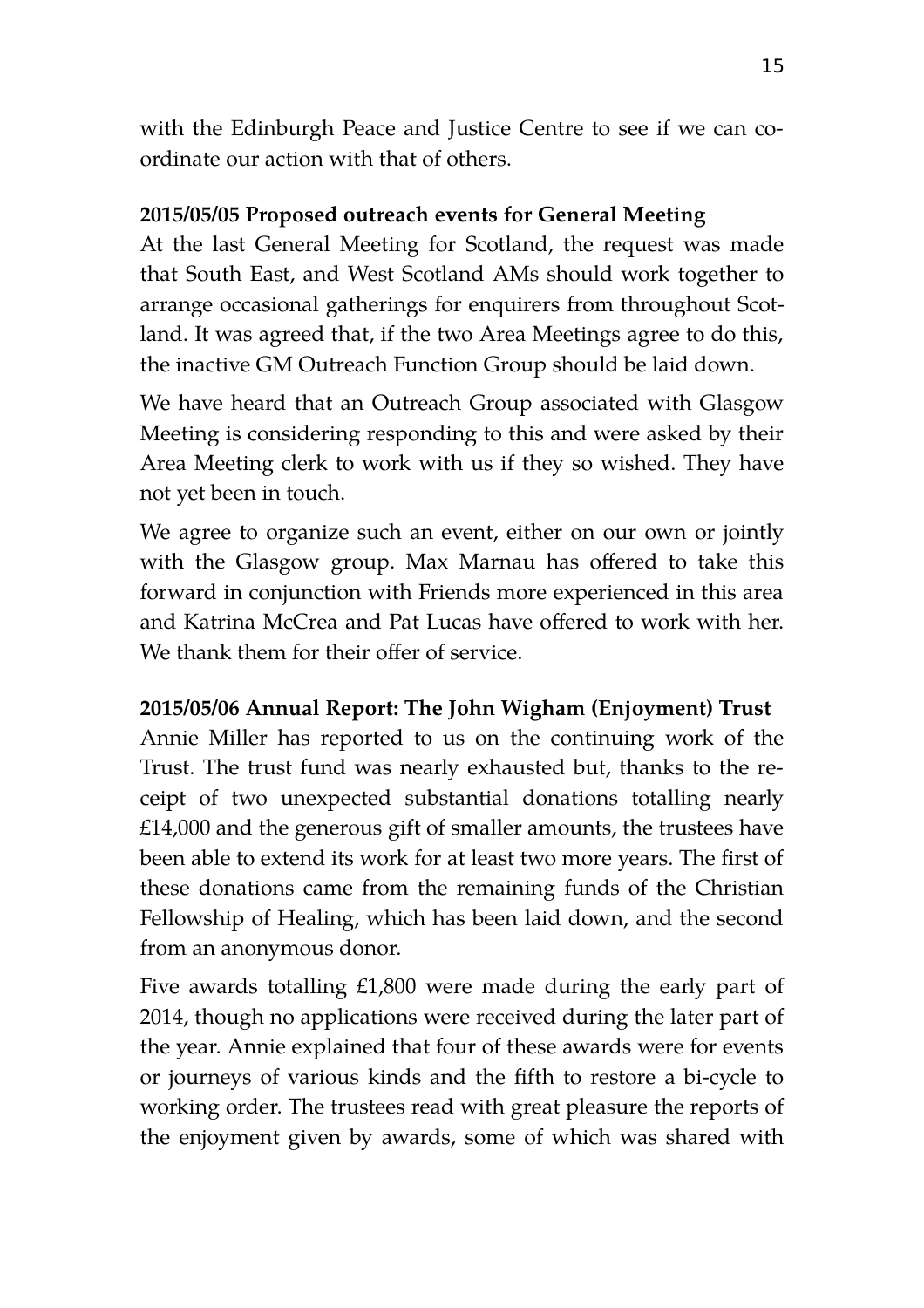us, and encourage Friends and friends who meet the criteria to apply for an award.

We thank Annie Miller for her heart-warming report. A table summarizing the awards and their cost is available on request from Annie Miller and application forms for grants are available from Audrey Sinton.

# **2015/05/07 Proposed guidelines on eldership and pastoral care**  (Minutes 2015/02/11 and 2015/04/08 refer)

As agreed at our last meeting, draft guidelines have been drawn up by our clerk, in consultation with conveners of elders and overseers. These guidelines are designed to supplement the advice in *Quaker Faith & Practice* chapter 12 and to reflect developing local practice.

We accept these guidelines and ask for them to be stored as Area Meeting 'gold minutes' and circulated to local meeting clerks and to conveners of local meeting elders, overseers and pastoral care groups.

We ask that these guidelines be shared with Quaker Life.

# **2015/05/08 Sharing the life of Kelso Quaker Meeting**

Several Kelso friends shared something of their experience of their Meeting, which has developed a strong spiritual life, appreciated by members and attenders alike. The Meeting covers 1800 square miles and ten postcodes, which creates some difficulties with continuity and communication. To help build community, the Meeting is now experimenting with monthly meetings for learning, with a different convener each time. Three have taken place so far, with attendance of about ten each time. Pastoral care is being managed by a newly appointed group, which has got off to a good start and is also helping to build community.

The meeting house is appreciated, loved even, by those who use it, both Quakers and other local groups. Upkeep of the building is largely self-managed on a voluntary basis and this enables the Local Meeting to offer a financial return to the Area Meeting. The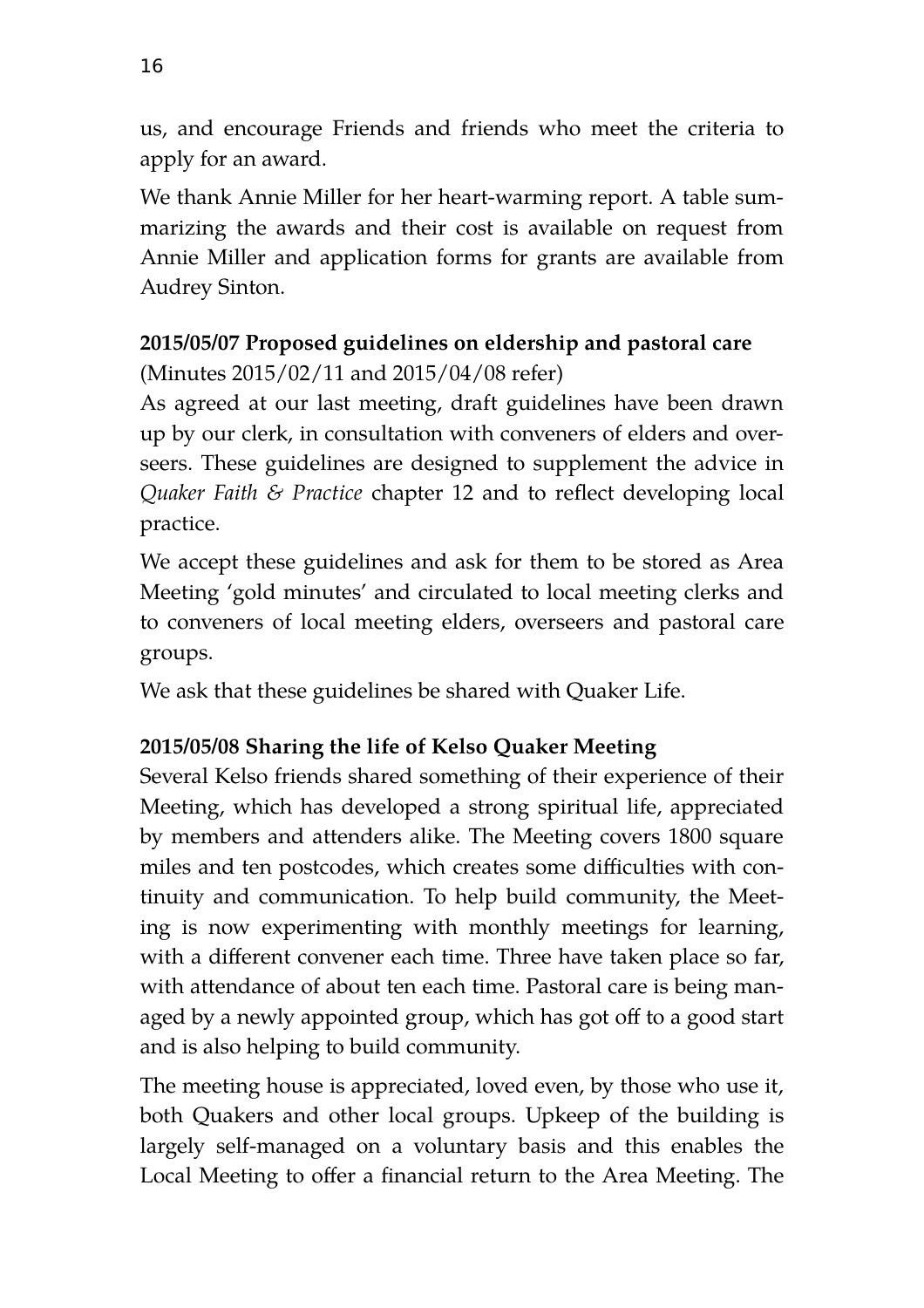LM has recently taken on greater responsibility for its finance and buildings; banking is now with the Unity Trust Bank and lettings income of between £200 and £300 per month now comes into this account. Gas and electricity are now both provided by Good Energy. Weekly collections have totalled about £2,000 for the year, the money being given to good causes, both Quaker and other.

We also heard of the journey into membership of Kelso's newest Quaker member, described as one of the most significant events of her life. The Meeting has no children in regular attendance at the moment.

We thank our Kelso friends for sharing all this with us.

#### **2015/05/09 Report on Quaker Life Representative Council**

Katrina McCrea, our appointed representative, has reported on the most recent meeting of QLRC, held at Woodbrooke in April. Katrina said her first encounter with Quaker Life filled her with delight. She described it as an amazing experience and then shared with us something of the theme of the council weekend: 'A Spiritled approach to conflict in our Quaker communities'. The presentation by Izzy Cartwright, Peace Education Programme Manager at Quaker Peace & Social Witness was enthralling. Friends were asked the challenging question: are we better at sorting out other people's conflict than at understanding and addressing our own?

Katrina would love to visit local meetings to share more of her learning from the weekend. Invitations would be welcomed. We ask her to submit some of the key information from her report to the next issue of *Sesame*. [*See page 4*]

#### **2015/05/10 Membership matters**

#### **a) Tabular statement for 2014**

Richard Williams, our new Assistant Clerk (Records) has presented the tabular statement for 2014. This shows membership of the Area Meeting as 236 (91 men and 145 women) at the year's end, an increase of 4 during the year. In addition there were 350 attenders (112 men, 155 women and 83 children).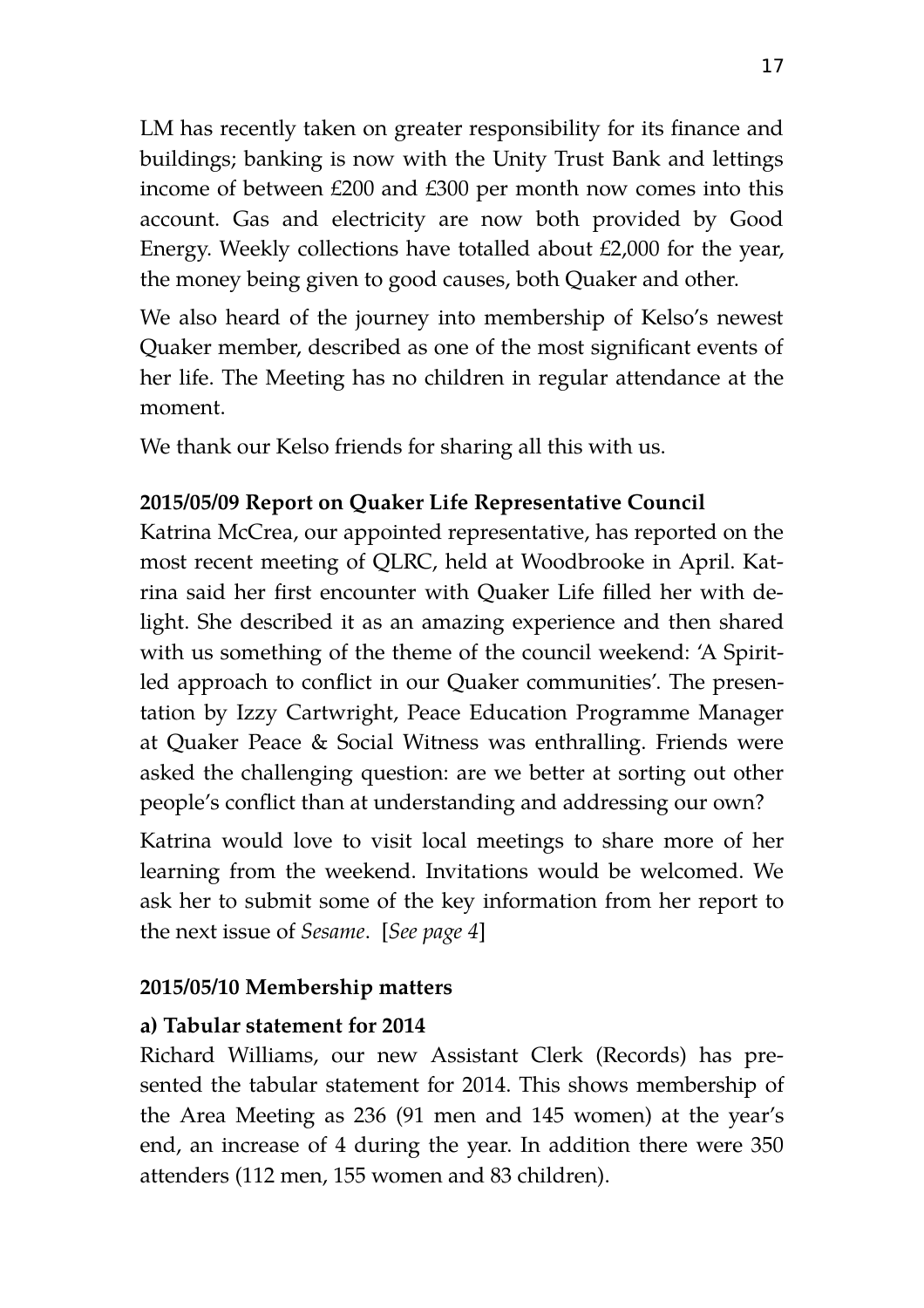## **b) New applications**

[*We received two applications for membership.*]

#### **c) Earlier membership applications**  1) **Joan Torbett-Schofield**

An account of Joan's spiritual journey up to her decision to apply for membership of the Religious Society of Friends, has been read to us.

Joan was brought up a Catholic and has attended various church services over the years, without ever feeling completely at home, though she has continued to have a spiritual life. She discovered the Quaker way some five or six years ago and has now been attending Portobello & Musselburgh Meeting for more than four years, has participated in a Becoming Friends group, and has taken an active part in the life of the Meeting, including attending business meetings. She met Mary Woodward and Kim Smith in her home in March to take forward her membership application.

We welcome Joan into membership and ask Katrina McCrea to express this welcome on our behalf and to inform Portobello & Musselburgh Meeting.

## 2) **Anna Lawrence**

Marilyn Higgins and David Hume met with Anna on 23 April in the home in Peebles she shares with her husband, John Cassie. Anna grew up in West Lothian in a Church of Scotland family and has had experience of Quakers and Quaker testimony since her student days. She has read widely in matters relating to faith and belief and has valued meditation, particularly Sufi meditation. She lived in Oxford for twelve years and attended Quaker worship and enquirers' meetings there before moving to Peebles four years ago. The welcome she and John received when they first visited Tweeddale Meeting contributed to their decision to make their home in Peebles. Anna has taken an active part in the life of the Meeting and her contribution to its spiritual life has been valued.

We welcome Anna into membership and ask David Hume (subject to consent) to express this welcome on our behalf and to inform Tweeddale Meeting.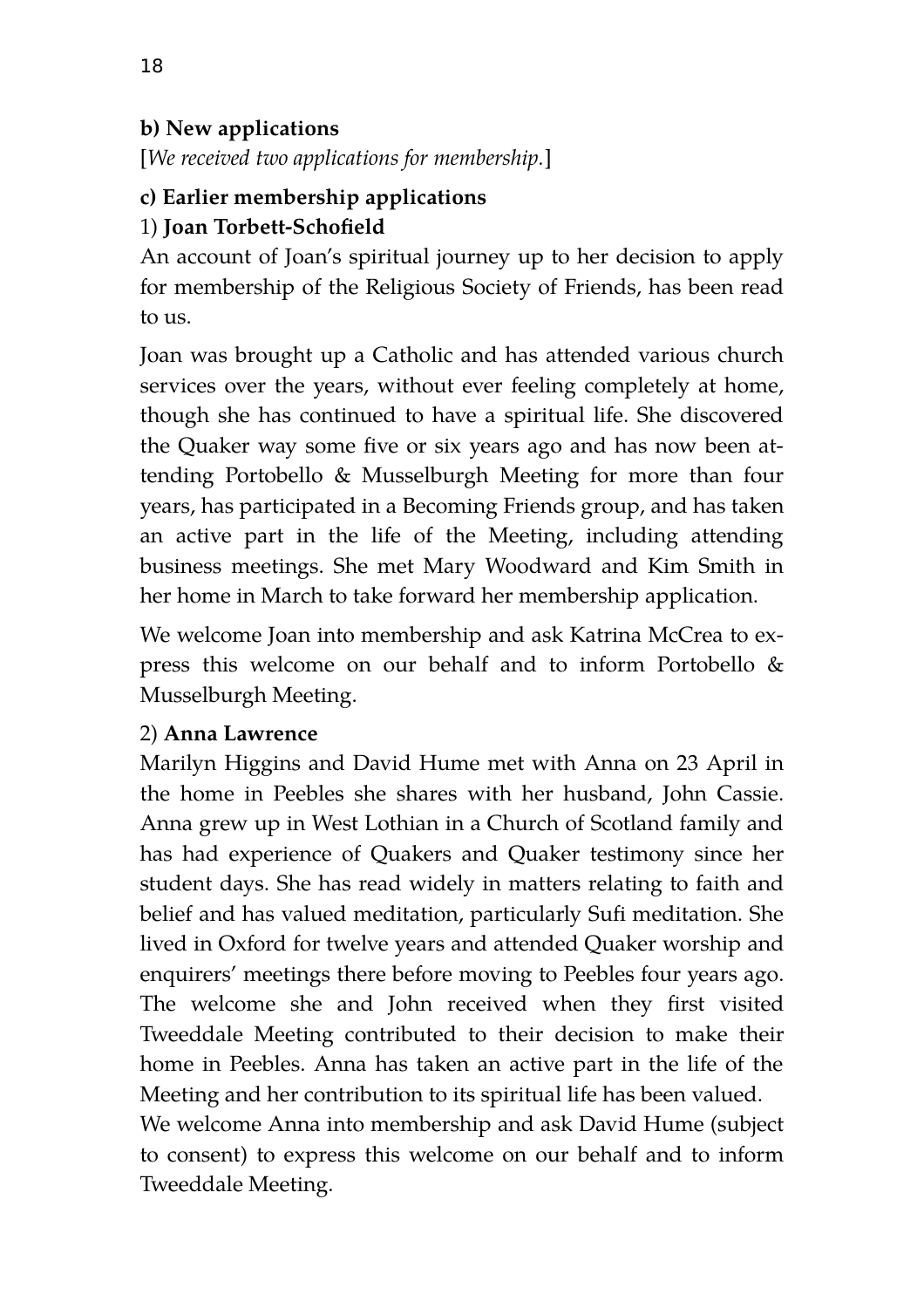#### 3) **Mairi McCormack**

Mairi McCormack, Alison Burnley and David Sterratt met on 19 April to talk about Mairi's application for membership. Alison has shared with us some of their conversation.

Mairi grew up on the Isle of Lewis, attending a Church of Scotland Sunday School where she experienced a form of preaching focused on sin and fear. She stopped going. Later she studied divinity and is now a teacher of religious education. Having been drawn to Quakers through the insight expressed in *Towards a Quaker View of Sex*, written in the 1960s, she started coming to South Edinburgh Quaker Meeting four years ago. Since then, she has visited other Meetings and attended a Meeting for Business. She appreciates the care Friends offer each other, their openness to new thinking and especially the Advice to 'live adventurously". Mairi is a pacifist and tries to bring these values and practical, positive peace building into her work.

We welcome Mairi into membership and ask Alastair Cameron to express this welcome on our behalf and to inform South Edinburgh Meeting.

#### 3) **John Cassie**

Alan Davies and Morag Ferguson visited John Cassie at his home in Peebles on 18 April 2015. John, originally from London, has had a variety of spiritual experiences. Living in India for a time, he studied martial arts and yoga and learned massage and healing techniques. Returning to the UK, he moved in Quaker circles in Devon and London and met Anna, now his wife, through his involvement with Sufism. They have been attending Tweeddale Meeting for about three years and married two years ago.

John feels he has come home to Quakerism and values our silencebased worship and especially our testimony to simplicity. He feels that becoming a Quaker together with Anna is a wonderful thing and he will offer service to Quakers when he feels led to do so. His quest will continue as he reads more and becomes more involved.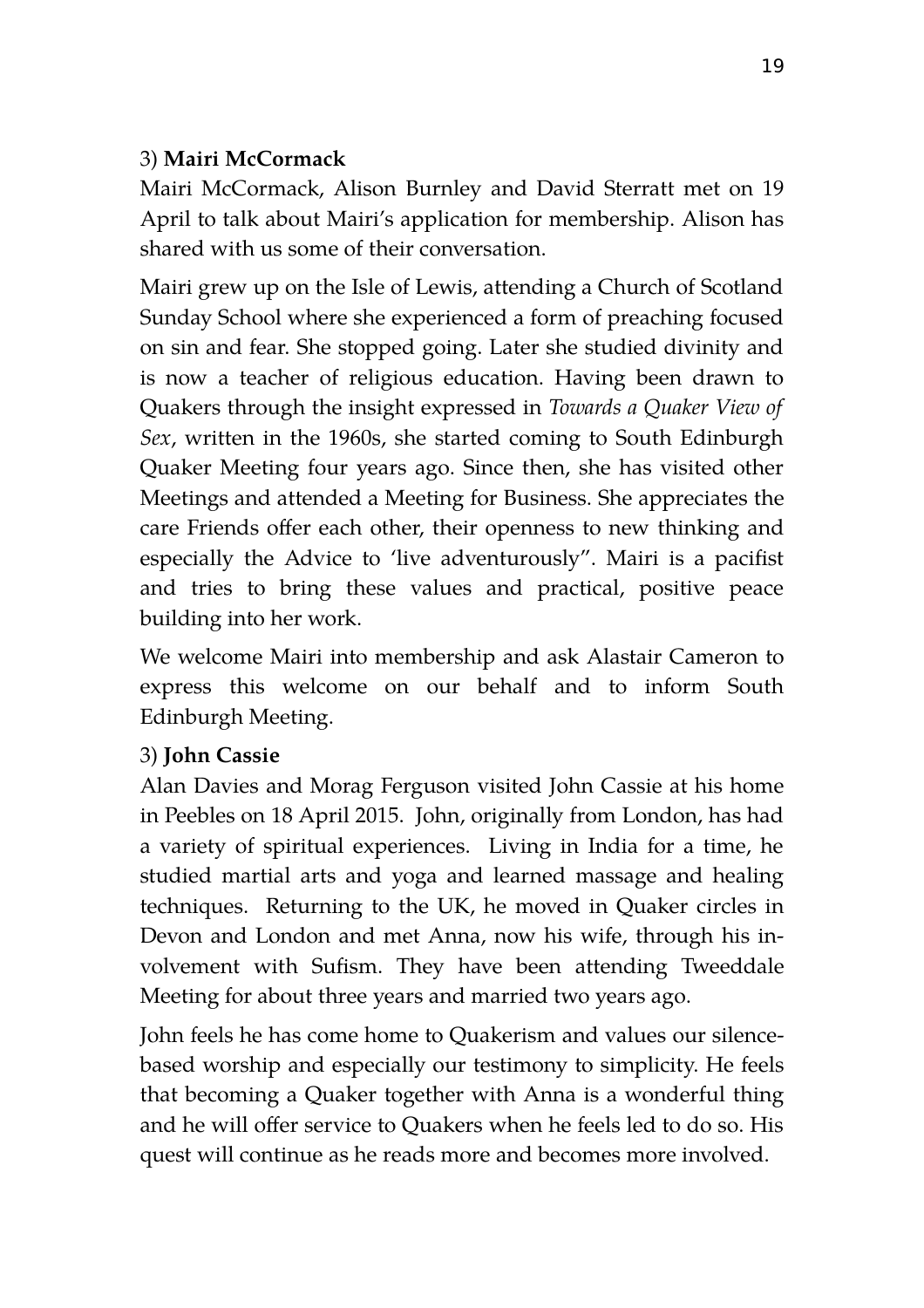We welcome John into membership and ask John Foster (subject to consent) to express this welcome on our behalf and to inform Tweeddale Meeting.

#### **2015/05/11 The Future of our Festival Fringe involvement**

(Minutes 2014/11/05 and 2015/04/09 refer)

John Fitzgerald, convener of the Venue 40 Strategy Review Working Group, has presented the final report and recommendations of this group.

The group met on three occasions in the period December 2014 - April 2015, and interviewed and surveyed Friends with key roles within the work of Venue 40. During that time the strategy review working group was impressed by the large amount of work carried out by dedicated staff and volunteers, not just during the Fringe but right through the year.

The Venue 40 strategy review working group recommendations are:

1. That the Venue 40 committee continue to develop a relationship with Paradise Green and identify further areas for collaboration and mutual support. (Paradise Green is a not-for-profit organization, which uses a team of volunteers to run theatre venues at the Edinburgh Fringe, primarily at Augustine Church.)

2. That the Meeting House Management Committee be asked to explore further with the current managers the nature of the workload involved in Venue 40.

3. That the convener of the Venue 40 Committee explores with AM nominations committee specific issues relating to committee appointments and succession.

4. That the Venue 40 Committee works to promote engagement across Area Meeting with the work of Venue 40, particularly local volunteering opportunities.

Area Meeting has now reviewed the value of Venue 40 and reaffirms it as an example of Quaker outreach and a way of building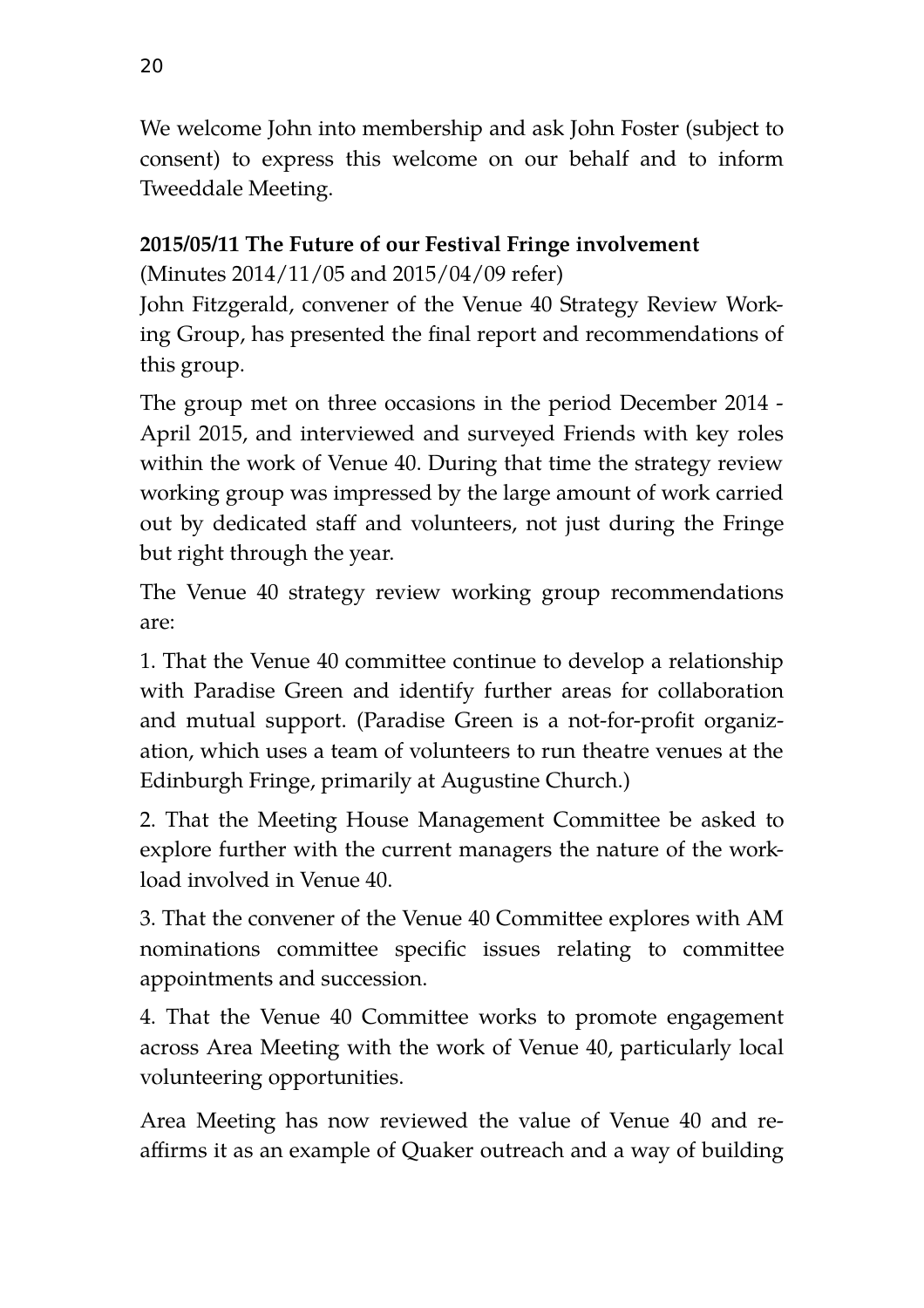community. It is important that the workload involved in continuing this concern is sustainable and not unduly burdensome.

We accept the recommendations of the review group and ask the Venue 40 Committee and Meeting House Management Committee to implement them. We ask all members and attenders in the Area Meeting to consider how they can as individuals support the Venue 40 project to ensure it continues to achieve its aims.

We thank the Venue 40 Strategy Review Working Group most warmly for its work.

#### **2015/05/12 Financial donation from Venue 40 profits**

Our Venue 40 Committee recommends that, for this year only, we give a donation to Nepal Earthquake Relief, as it represents a case of urgent need.

We accept this recommendation. Funds will be sent through the Edinburgh Peace and Justice Centre.

#### **2015/05/13 Report from Area Meeting Elders**

Marilyn Higgins, convener of Area Meeting elders, has reported on their work over the last two and a half years. Their main aim is supporting each other in their responsibilities for the spiritual life of our local meetings. They have met twice each year and also twice each year jointly with Area Meeting overseers.

Elders have developed a systematic way of helping newly appointed elders grow into the role and have encouraged intervisitation between local meetings. They have offered support to Central Fife meeting, which has had no elders itself and have arranged special meetings for those providing eldership in our smaller local meetings, recognizing the different demands of meetings of different size. Among other activities, a new membership process leaflet has been produced, work has been done on spiritual review processes and an article published in Sesame on the use of 'Afterwords'.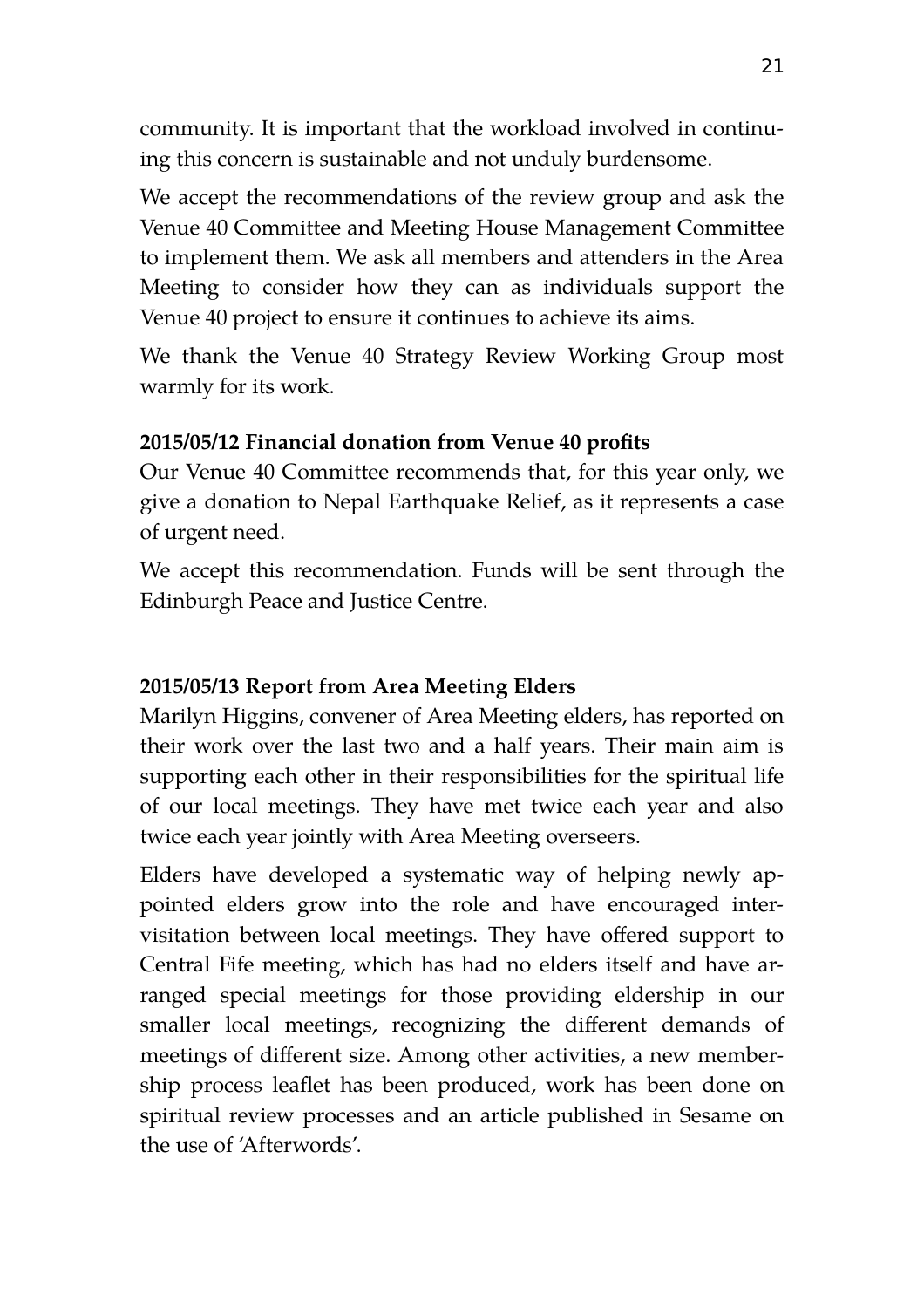We note that Marilyn's six years of service in this role ends later this year and thank her both for this report and for all she has done on our behalf.

#### **2015/05/14 Impressions of Britain Yearly Meeting 2015**

Those who had attended Britain Yearly Meeting over the first weekend in May shared with us informally some of their impressions.

Restlessness to take action to address issues of injustice and inequality ran through the weekend. A first-timer was deeply impressed by the corporate silence of worship and business sessions and its contrast with the cheerful social intercourse which took place outside the large meeting room. Meeting each other and upholding each other is an important part of this experience. The clerking was wonderful; we were led gently but firmly.

Both the Swarthmore Lecture and the Salter Lecture were inspiring. A quote from the Swarthmore Lecture stuck in the mind of one: 'If war is the answer, it must be a really stupid question.' The reprised performance of *The Gates of Greenham* by the Leaveners was uplifting, and friends found Minute 36 (part of which was read today during our opening worship) very powerful. One friend was thankful for the children's minutes and others, even those not able to be at Yearly Meeting, found the Epistle particularly helpful, its reading in Meetings following so soon after the result of the general election.

#### **2015/05/15 Management of Edinburgh Quaker Meeting House**

Janet Grimwade, on behalf of the Meeting House Management Committee, has informed us that the present meeting house managers, Sue and Anthony Buxton, intend to retire at the end of the year after eight and a half years in post. Arrangements are in hand to advertise for their replacement and we are asked to make this widely known.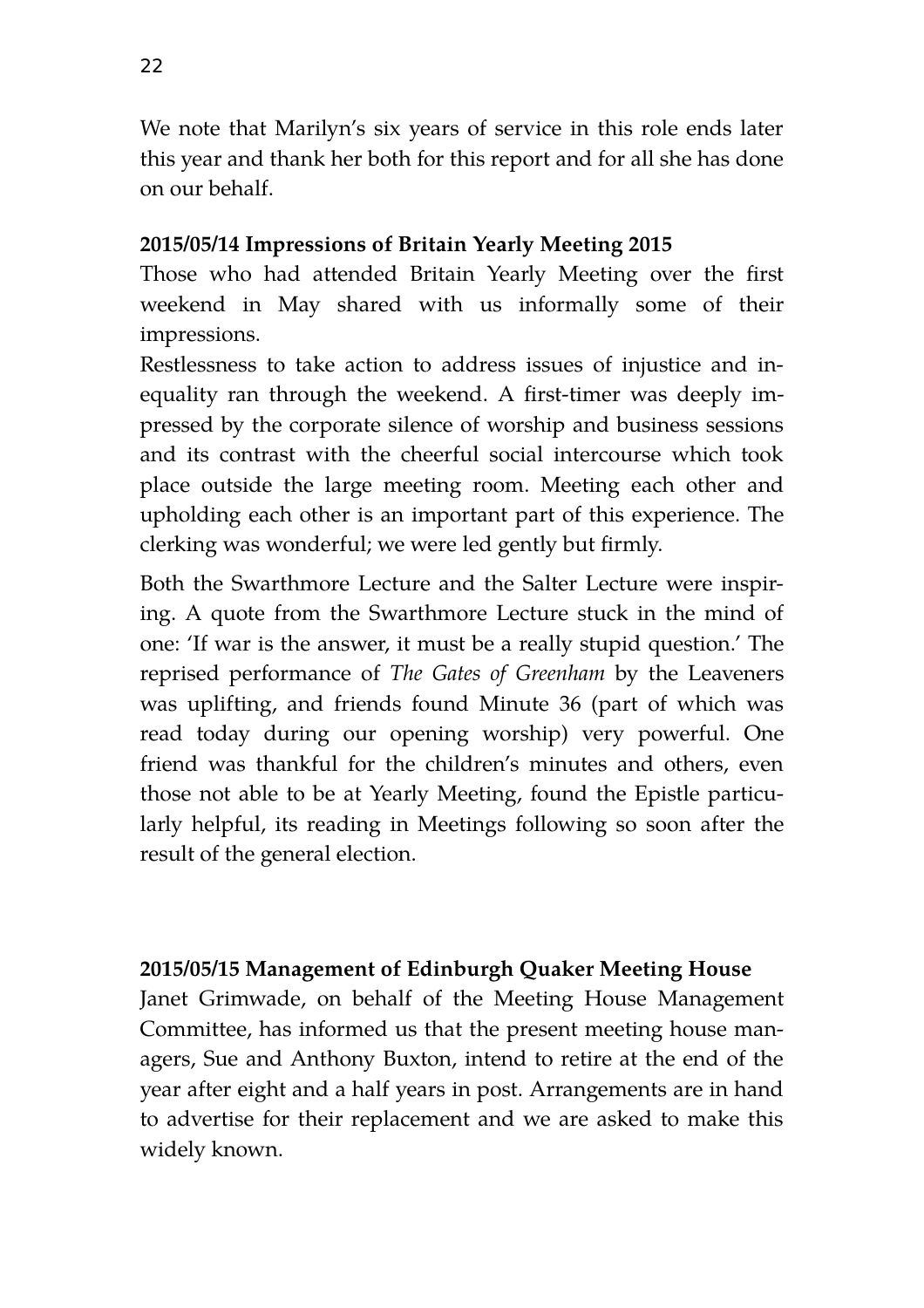#### **2015/05/16 Appointments and release from service a) Appointments**

Our Nominations Committee has brought the following nominations for our consideration:

To serve from July 2015 to end of June 2018:

as an elder – **Anna Mitchell** (Central Fife LM)

as overseers – **Hilary Constable** (Central Edinburgh LM); and **Phil Noble** (South Edinburgh LM - second triennium)

These names being acceptable, we appoint them accordingly.

# **b) Release from service**

Annie Miller has asked to be released from service on the Social Responsibility Working Group due to other commitments and we release her accordingly.

We note also that Janet Grimwade has completed her service as our representative on Meeting for Sufferings.

We thank Annie and Janet for their service on our behalf.

# **2015/05/17 Closing minute**

22 members and three attenders representing five Local Meetings have attended all or part of this Area Meeting, as indicated below:

| Central   | Central      | East      | Kelso     | Penicuik |
|-----------|--------------|-----------|-----------|----------|
| Edinburgh | Fife         | Lothian   |           |          |
| 11        |              |           |           | -        |
| Polmont   | Portobello & | South     | Tweeddale |          |
|           | Musselburgh  | Edinburgh |           |          |
|           |              |           |           |          |

We hope to next meet in the Open Door, South Edinburgh, on Sunday, 12 July 2015 at 2 pm.

> Signed **Phil Lucas, Clerk**